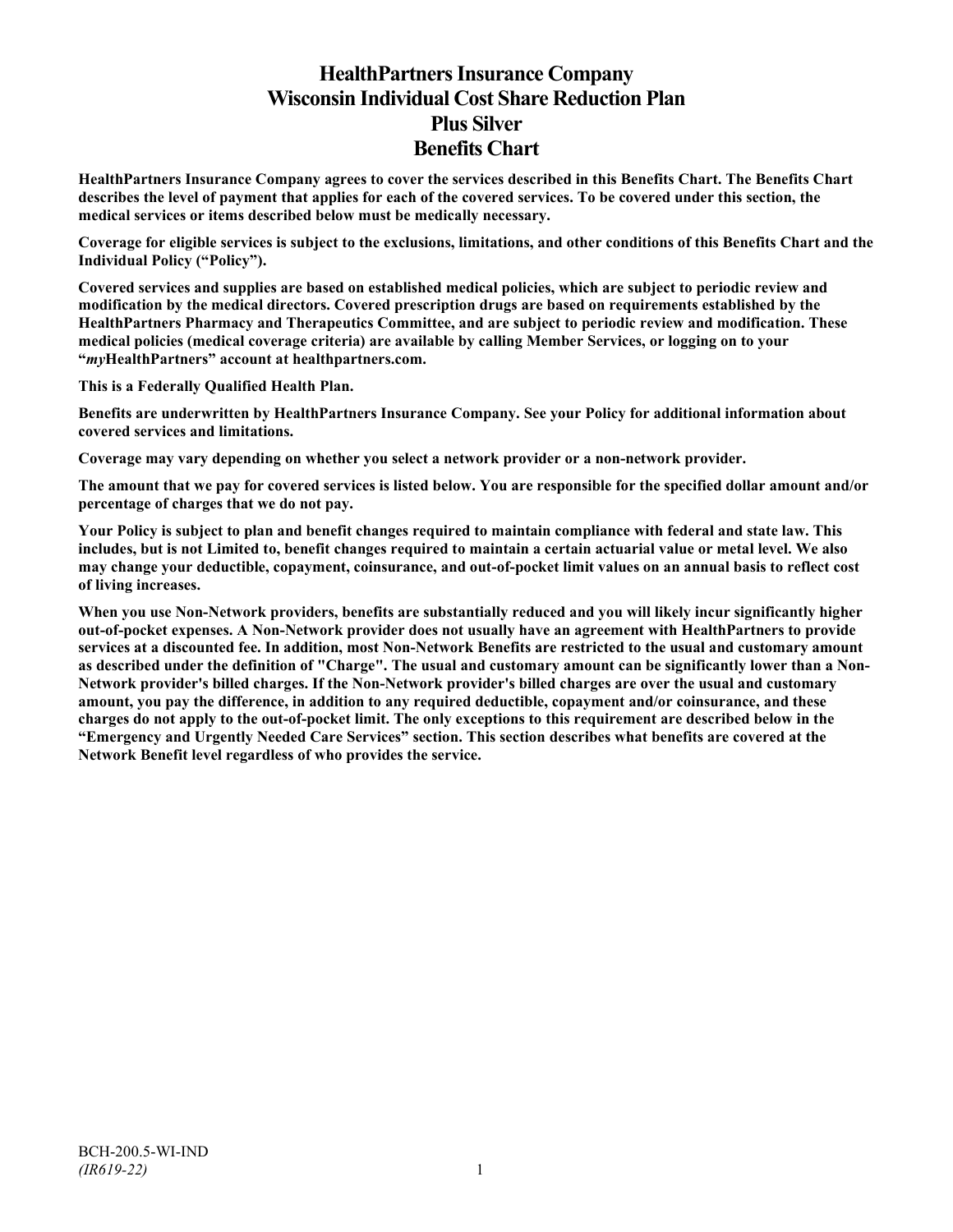# **These definitions apply to the Benefits Chart. They also apply to your Policy.**

| <b>Biosimilar Drug:</b> | A prescription drug, approved by the Food and Drug Administration (FDA), that the FDA has<br>determined is biosimilar to and interchangeable with a biological brand name drug. Biosimilar<br>drugs are not considered generic drugs and are not covered under the generic drug benefit.                                                                                                                                                                                                                                                                                                                                     |
|-------------------------|------------------------------------------------------------------------------------------------------------------------------------------------------------------------------------------------------------------------------------------------------------------------------------------------------------------------------------------------------------------------------------------------------------------------------------------------------------------------------------------------------------------------------------------------------------------------------------------------------------------------------|
| <b>Brand Name Drug:</b> | A prescription drug, approved by the Food and Drug Administration (FDA), that is manufactured,<br>sold or licensed for sale under a trademark by the pharmaceutical company that originally<br>researched and developed the drug. Brand name drugs have the same active-ingredient formula as<br>the generic version of the drug. However, generic drugs are manufactured and sold by other drug<br>manufacturers and are generally not available until after the patent on the brand name drug has<br>expired. A few brand name drugs may be covered at the generic benefit level if this is indicated on<br>the formulary. |
| <b>Calendar Year:</b>   | This is the 12-month period beginning 12:01 A.M. Central Time, on January 1, and ending 12:00<br>A.M. Central Time of the next following December 31.                                                                                                                                                                                                                                                                                                                                                                                                                                                                        |
| Charge:                 | For covered services delivered by a network provider, this is the provider's discounted fee for a<br>given medical/surgical service, procedure or item.                                                                                                                                                                                                                                                                                                                                                                                                                                                                      |
|                         | For covered services delivered by non-network providers, a contracted rate may apply if such<br>arrangement is available to HealthPartners.                                                                                                                                                                                                                                                                                                                                                                                                                                                                                  |
|                         | For the Usual and Customary Charge for covered services delivered by non-network providers,<br>our payment is calculated using one of the following options in the following order, depending on<br>availability: 1) a percentage of the Medicare fee schedule; 2) a comparable schedule if the service<br>is not on the Medicare fee schedule; or 3) a commercially reasonable rate for such service if a fee<br>schedule is not available.                                                                                                                                                                                 |
|                         | The Usual and Customary Charge is the maximum amount allowed that we consider in the<br>calculation of the payment of charges incurred for certain covered services. You must pay for any<br>charges above the usual and customary charge, and they do not apply to the out-of-pocket limit.                                                                                                                                                                                                                                                                                                                                 |
|                         | A charge is incurred for covered ambulatory medical and surgical services, on the date the service<br>or item is provided. A charge is incurred for covered inpatient services, on the date of admission to<br>a hospital. To be covered, a charge must be incurred on or after your effective date and on or<br>before the termination date.                                                                                                                                                                                                                                                                                |
|                         | Copayment/Coinsurance: The specified dollar amount, or percentage, of charges incurred for covered services, which we do<br>not pay, but which you must pay, each time you receive certain medical services, procedures or<br>items. Our payment for those covered services or items begins after the copayment or coinsurance<br>is satisfied. Covered services or items requiring a copayment or coinsurance are specified in this<br>Benefits Chart.                                                                                                                                                                      |
|                         | For services provided by a network provider:                                                                                                                                                                                                                                                                                                                                                                                                                                                                                                                                                                                 |
|                         | An amount which is listed as a flat dollar copayment is applied to a network provider's discounted<br>charges for a given service. However, if the network provider's discounted charges for a service or<br>item is less than the flat dollar copayment, you will pay the network provider's discounted charge.<br>An amount which is listed as a percentage of charges or coinsurance is based on the network<br>provider's discounted charges, calculated at the time the claim is processed, which may include an<br>agreed upon fee schedule rate for case rate or withhold arrangements.                               |
|                         | For services provided by a Non-Network provider:                                                                                                                                                                                                                                                                                                                                                                                                                                                                                                                                                                             |
|                         | Any copayment or coinsurance is applied to the lesser of the provider's charges or the usual and<br>customary charge for a service.                                                                                                                                                                                                                                                                                                                                                                                                                                                                                          |
|                         | A copayment or coinsurance is due at the time a service is provided, or when billed by the<br>provider. The copayment or coinsurance applicable for a scheduled visit with a network provider<br>will be collected for each visit, late cancellation and failed appointment.                                                                                                                                                                                                                                                                                                                                                 |
|                         |                                                                                                                                                                                                                                                                                                                                                                                                                                                                                                                                                                                                                              |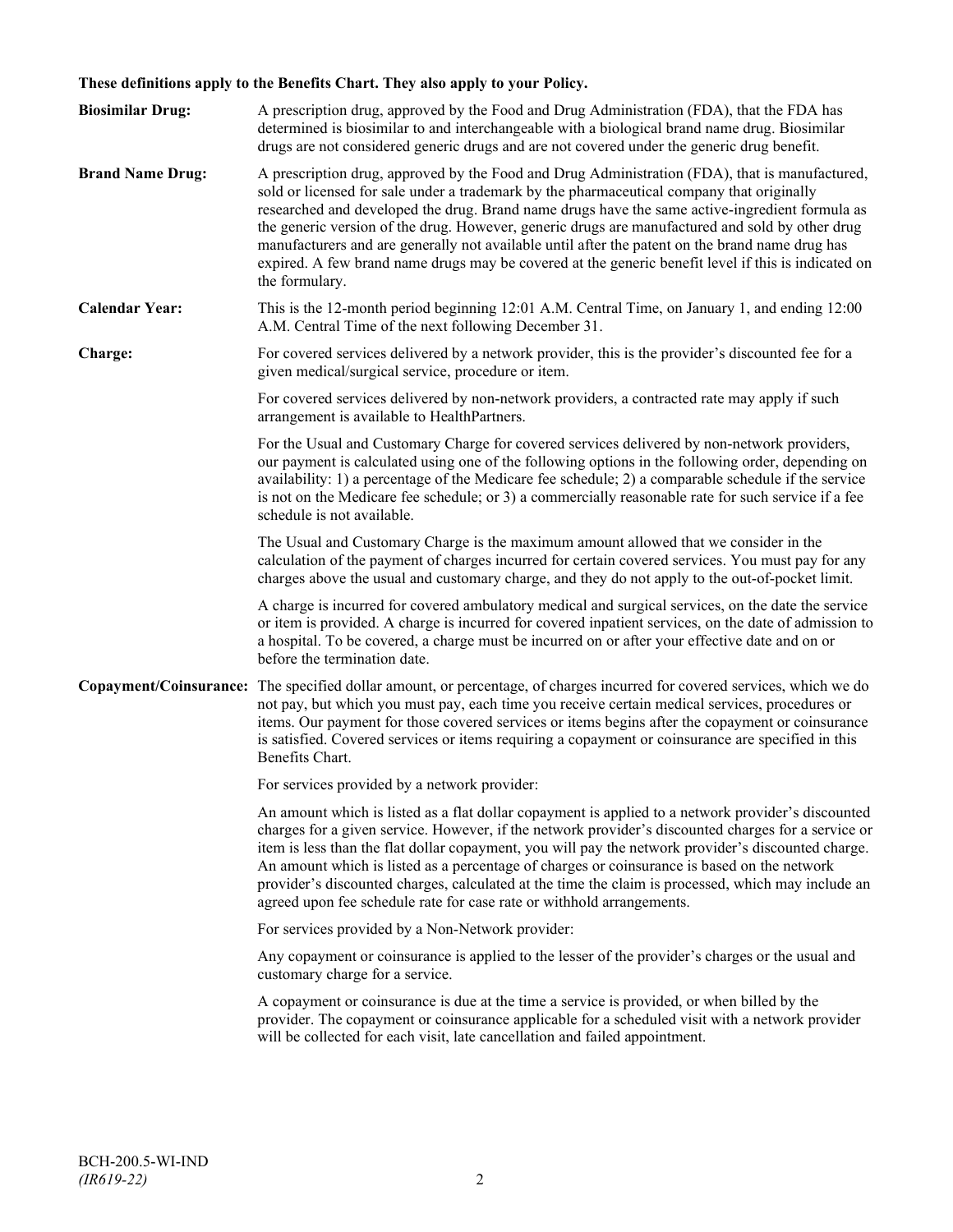| Deductible:                    | The specified dollar amount of charges incurred for covered services, which we do not pay, but an<br>enrollee or a family has to pay first in a calendar year. Our payment for those services or items<br>begins after the deductible is satisfied. For network providers, the amount of the charges that apply<br>to the deductible are based on the network provider's discounted charges, calculated at the time<br>the claim is processed, which may include an agreed upon fee schedule rate for case rate or<br>withhold arrangements. For non-network providers, the amount of charges that apply to the<br>deductible are the lesser of the provider's charges or the usual and customary charge for a service. |
|--------------------------------|-------------------------------------------------------------------------------------------------------------------------------------------------------------------------------------------------------------------------------------------------------------------------------------------------------------------------------------------------------------------------------------------------------------------------------------------------------------------------------------------------------------------------------------------------------------------------------------------------------------------------------------------------------------------------------------------------------------------------|
|                                | Any amounts paid or reimbursed by a third party, including, but not Limited to: point of service<br>rebates, manufacturer coupons, manufacturer debit cards or other forms of direct reimbursement to<br>an Insured for a product or service, will not apply toward your deductible, to the extent permitted<br>under state and federal law.                                                                                                                                                                                                                                                                                                                                                                            |
|                                | Your plan has an embedded deductible. This means once a member meets the individual<br>deductible, the plan begins paying benefits for that person. If two or more members of the family<br>meet the family deductible, the plan begins paying benefits for all members of the family,<br>regardless of whether each member has met the individual deductible. However, a member may<br>not contribute more than the individual deductible toward the family deductible.                                                                                                                                                                                                                                                |
|                                | All services are subject to the deductible unless otherwise indicated below in this Benefits Chart.                                                                                                                                                                                                                                                                                                                                                                                                                                                                                                                                                                                                                     |
| Formulary:                     | This is a current list, which may be revised from time to time, of prescription drugs, medications,<br>equipment and supplies covered by us as indicated in this Benefits Chart which are covered at the<br>highest benefit level. Some drugs on the formulary may require prior authorization to be covered<br>as formulary drugs. The formulary, and information on drugs that require prior authorization, are<br>available by calling Member Services, or logging on to your "myHealthPartners" account at<br>healthpartners.com.                                                                                                                                                                                   |
| <b>Generic Drug:</b>           | A prescription drug, approved by the Food and Drug Administration (FDA), that the FDA has<br>determined is comparable to a brand name drug product in dosage form, strength, route of<br>administration, quality, intended use and documented bioequivalence. Generally, generic drugs<br>cost less than brand name drugs. Some brand name drugs may be covered at the generic drug<br>benefit level if this is indicated on the formulary.                                                                                                                                                                                                                                                                             |
| <b>Non-Formulary Drug:</b>     | This is a prescription drug, approved by the Food and Drug Administration (FDA), that is not on<br>the formulary, is medically necessary and is not investigative or experimental or otherwise<br>excluded under your Policy.                                                                                                                                                                                                                                                                                                                                                                                                                                                                                           |
| <b>Out-of-Pocket Expenses:</b> | You pay the specified copayments/coinsurance and deductibles applicable for particular services,<br>subject to the out-of-pocket limit described below. These amounts are in addition to the monthly<br>enrollment payments.                                                                                                                                                                                                                                                                                                                                                                                                                                                                                            |
| <b>Out-of-Pocket Limit:</b>    | You pay the copayments/coinsurance and deductibles for covered services, to the individual or<br>family out-of-pocket limit. Thereafter we cover 100% of charges incurred for all other covered<br>services, for the rest of the calendar year. You pay amounts greater than the out-of-pocket limit if<br>you exceed any visits or day limits.                                                                                                                                                                                                                                                                                                                                                                         |
|                                | Non-Network Benefits above the usual and customary charge (see definition of charge above) do<br>not apply to the out-of-pocket limit.                                                                                                                                                                                                                                                                                                                                                                                                                                                                                                                                                                                  |
|                                | Non-Network Benefits for transplant surgery do not apply to the out-of-pocket limit.                                                                                                                                                                                                                                                                                                                                                                                                                                                                                                                                                                                                                                    |
|                                | You are responsible to keep track of the out-of-pocket expenses. Contact our Member Services<br>department for assistance in determining the amount paid by the enrollee for specific eligible<br>services received. Claims for reimbursement under the out-of-pocket limit provisions are subject<br>to the same time limits and provisions described under the "Claims Provisions" section of the<br>Contract.                                                                                                                                                                                                                                                                                                        |
| <b>Specialty Drug List:</b>    | This is a current list, which may be revised from time to time, of prescription drugs, medications,<br>equipment and supplies, which are typically bio-pharmaceuticals. The purpose of a specialty drug<br>list is to facilitate enhanced monitoring of complex therapies used to treat specific conditions.<br>Specialty drugs are covered by us as indicated in this Benefits Chart. The specialty drug list is<br>available by calling Member Services, or logging on to your "myHealthPartners" account at<br>healthpartners.com                                                                                                                                                                                    |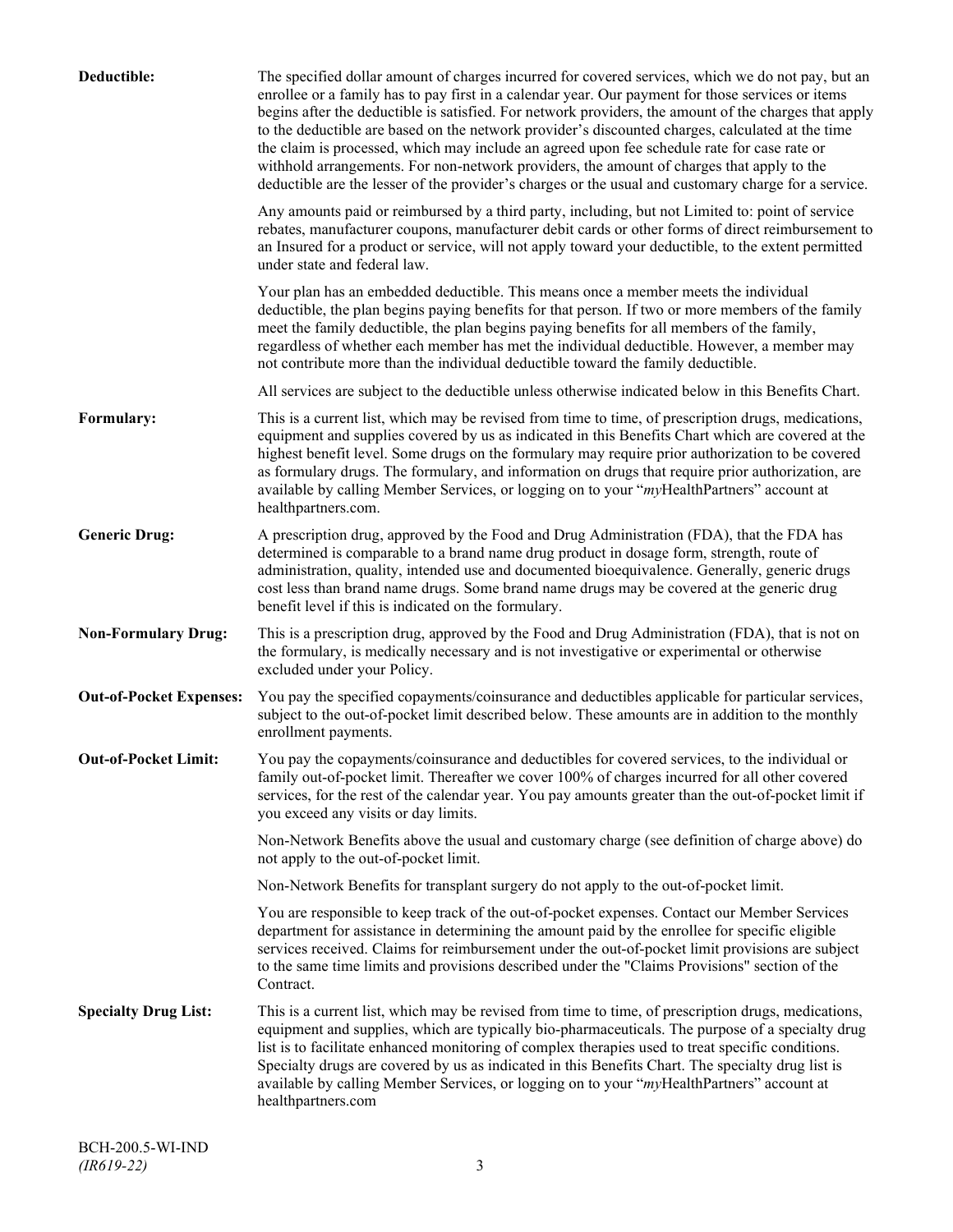### **DEDUCTIBLES AND OUT-OF-POCKET LIMITS**

#### **Individual Calendar Year Deductible**

| <b>Network Benefits</b> | <b>Non-Network Benefits</b> |
|-------------------------|-----------------------------|
| \$100                   | \$20,000                    |

#### **Family Calendar Year Deductible**

| <b>Network Benefits</b> | <b>Non-Network Benefits</b> |
|-------------------------|-----------------------------|
| \$200                   | \$40,000                    |

Your individual and family deductible amounts may be indexed to allow for changes under Federal rules.

Your Policy has an embedded deductible. This means once you meet the individual deductible, we begin paying benefits. If two or more covered members of the family meet the family deductible, we begin paying benefits for all covered members of the family, regardless of whether each member has met the individual deductible. However, you may not contribute more than the individual deductible amount towards the family deductible.

Separate deductibles must be satisfied under the Network Benefits and Non-Network Benefits.

Any amounts paid or reimbursed by a third party, including but not Limited to: point of service rebates, manufacturer coupons, manufacturer debit cards or other forms of direct reimbursement to an Insured for a product or service, will not apply toward your deductible, to the extent permitted under state and federal law.

#### **Individual Calendar Year Out-of-Pocket Limit**

| Network Benefits | <b>Non-Network Benefits</b> |
|------------------|-----------------------------|
| \$1,750          | None.                       |

#### **Family Calendar Year Out-of-Pocket Limit**

| Network Benefits | Non-Network Benefits |
|------------------|----------------------|
| \$3,500          | None.                |

Your individual and family out-of-pocket amounts may be indexed to allow for changes under Federal rules.

Separate Out-of-Pocket Limits must be satisfied under Network Benefits and Non-Network Benefits.

Non-Network Benefits above the usual and customary charge will not apply to the individual or family Out-of-Pocket.

Any amounts paid or reimbursed by a third party, including but not Limited to: point of service rebates, manufacturer coupons, manufacturer debit cards or other forms of direct reimbursement to an Insured for a product or service, will not apply as an outof-pocket expense, to the extent permitted under state and federal law.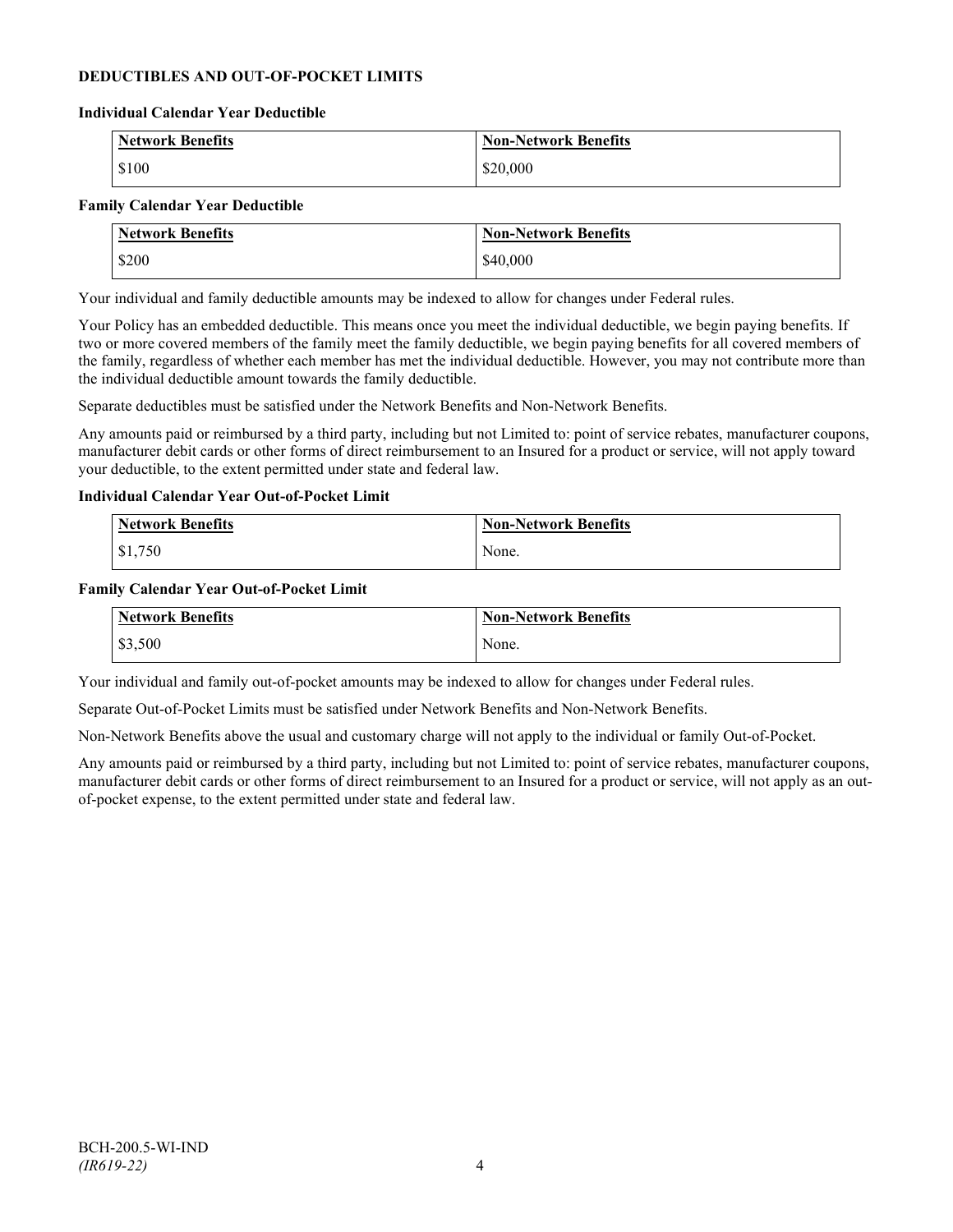# **AMBULANCE AND MEDICAL TRANSPORTATION**

## **Covered Services:**

We cover ambulance and medical transportation for medical emergencies.

We also cover medically necessary, non-emergency transportation if it meets our medical coverage criteria.

Covered services are based on established medical policies, which are subject to periodic review and modification by the medical directors. These medical policies (medical coverage criteria) and applicable prior authorization requirements are available by calling Member Services, or logging on to your "*my*HealthPartners" account a[t healthpartners.com.](http://www.healthpartners.com/)

| <b>Network Benefits</b>      | <b>Non-Network Benefits</b> |
|------------------------------|-----------------------------|
| 95% of the charges incurred. | See Network Benefits.       |

### **Not Covered:**

See "Services Not Covered" in your Policy.

### **AUTISM SERVICES**

### **Covered Services:**

We cover prior authorized evidence-based intensive-level and non-intensive-level treatment of autism spectrum disorders (autism disorder, Asperger's syndrome or pervasive development disorder not otherwise specified).

Covered services are based on established medical policies, which are subject to periodic review and modification by the medical directors. These medical policies (medical coverage criteria) are available by calling Member Services, or logging on to your "*my*HealthPartners" account at [healthpartners.com.](http://www.healthpartners.com/)

Your network provider will coordinate the prior authorization process for any autism treatment services. You may call Member Services at 952-883-5900 or toll-free at 888-360-0622 if you have any questions or concerns regarding the authorization process.

Please call Member Services at 952-883-5900 or toll-free at 888-360-0622 to request authorization for autism treatment services from a Non-Network provider.

**Intensive-level services for children diagnosed with autism spectrum disorders.** Intensive-level services must begin on or after 2 years of age and end before 9 years of age. Intensive-level services, on average, are services provided for more than 20 hours of treatment per week. (The average number of hours a week is calculated over a 6-month period.)

| Network Benefits                         | <b>Non-Network Benefits</b>              |
|------------------------------------------|------------------------------------------|
| 95% of the charges incurred.             | 50% of the charges incurred.             |
| Limited to 240 visits per calendar year. | Limited to 240 visits per calendar year. |

The maximum number of visits is combined for Network Benefits and Non-Network Benefits. Visit limits are based on minimum coverage amount available at the time of publication. Additional visits may be available if required due to revised minimum coverage amounts issued by the Office of the Commissioner of Insurance. See our medical coverage criteria for current visit limits.

### **Intensive-Level Services Lifetime Maximum Benefit**

| <b>Network Benefits</b>                                              | <b>Non-Network Benefits</b>                                          |
|----------------------------------------------------------------------|----------------------------------------------------------------------|
| 4 years of cumulative services under this plan or any<br>other plan. | 4 years of cumulative services under this plan or any<br>other plan. |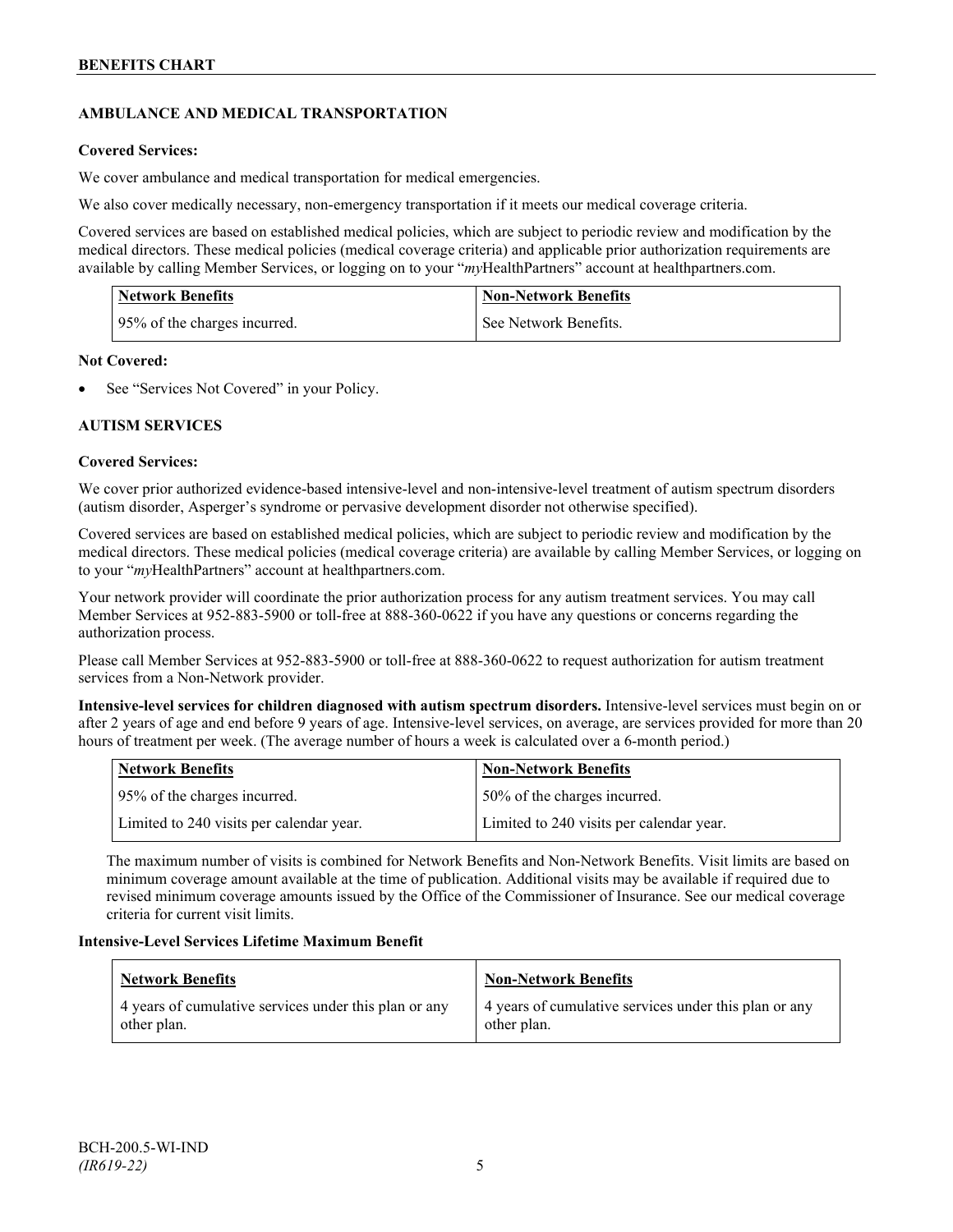#### **Non-intensive-level services for Insureds diagnosed with autism spectrum disorders**

| Network Benefits                         | <b>Non-Network Benefits</b>              |
|------------------------------------------|------------------------------------------|
| 95% of the charges incurred.             | 50% of the charges incurred.             |
| Limited to 120 visits per calendar year. | Limited to 120 visits per calendar year. |

The maximum number of visits is combined for Network Benefits and Non-Network Benefits. Visit limits are based on minimum coverage amount available at the time of publication. Additional visits may be available if required due to revised minimum coverage amounts issued by the Office of the Commissioner of Insurance. See our medical coverage criteria for current visit limits.

#### **Not Covered:**

See "Services Not Covered" in your Policy.

# **BEHAVIORAL HEALTH SERVICES**

#### **Covered Services:**

Covered services are based on established medical policies, which are subject to periodic review and modification by the medical directors. These medical policies (medical coverage criteria) are available by calling Member Services, or logging on to your "*my*HealthPartners" account at [healthpartners.com.](http://www.healthpartners.com/)

**Transitional treatment services.** These are services for the treatment of nervous or mental disorders, and substance use disorders which are provided to an Insured in a less restrictive manner than are inpatient hospital services but in a more intensive manner than are outpatient services. Transitional treatment services are services offered by a provider, and certified by the Wisconsin Department of Health Services for each of the following (except the last bulleted item):

- Mental health services for covered adults in a day treatment program.
- Mental health services for covered children in a day hospital treatment program.
- Services for persons with chronic mental illness provided through a community support program.
- Residential treatment programs for dependent covered persons with substance use disorder.
- Substance use disorder services in a day treatment program.
- Services for persons who are experiencing a mental health crisis or who are in a situation likely to turn into a mental health crisis if support is not provided.
- Intensive outpatient programs for the treatment of psychoactive substance use disorders provided in accordance with the patient placement criteria of the American Society of Addiction Medicine.

#### **Mental health services**

We cover services for mental health diagnoses as described in the Diagnostic and Statistical Manual of Mental Disorders – Fifth Edition (DSM 5) (most recent edition).

We provide coverage for mental health treatment ordered by a Wisconsin court under a valid court order that is issued on the basis of a behavioral care evaluation performed by a licensed psychiatrist or doctoral level licensed psychologist, which includes a diagnosis and an individual treatment plan for care in the most appropriate, least restrictive environment. We must be given a copy of the court order and the behavioral care evaluation, and the service must be a covered benefit under your Policy, and the service must be provided by a network provider, or other provider as required by law.

**Outpatient services:** We cover medically necessary outpatient professional mental health services for evaluation, crisis intervention, and treatment of mental health disorders.

A comprehensive diagnostic assessment will be used as the basis for a determination by a mental health professional, concerning the appropriate treatment and the extent of services required.

Outpatient services we cover for a diagnosed mental health condition include the following:

- Individual, group, family and multi-family therapy;
- Medication management provided by a physician, certified nurse practitioner, or physician's assistant;
- Psychological testing services for the purposes of determining the differential diagnoses and treatment planning for patients currently receiving behavioral health services;
- Partial hospitalization services in a licensed hospital or community mental health center;

BCH-200.5-WI-IND *(IR619-22)* 6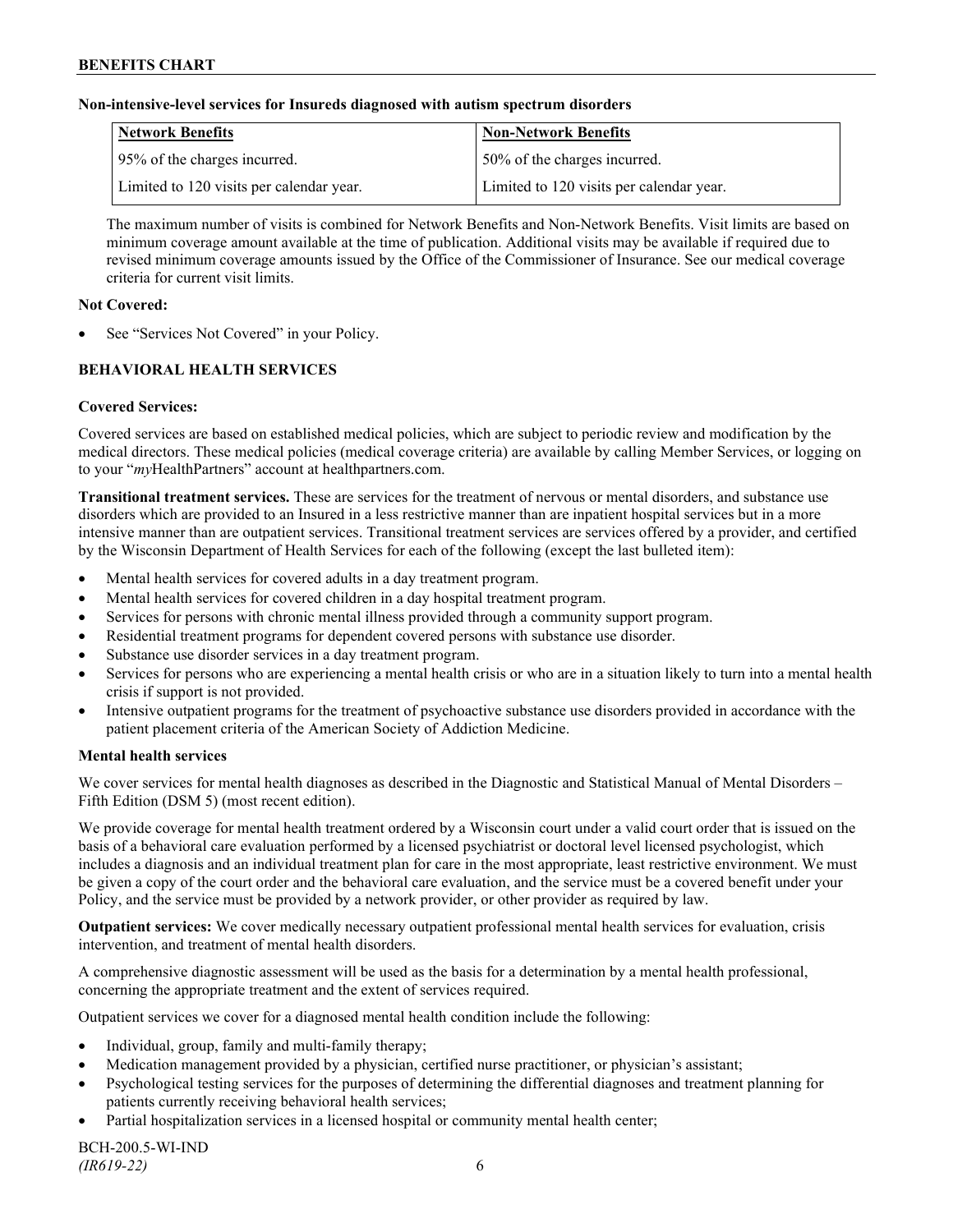- Psychotherapy and nursing services provided in the home if authorized by us; and
- Treatment for gender dysphoria.

| Network Benefits             | Non-Network Benefits          |
|------------------------------|-------------------------------|
| 95% of the charges incurred. | 150% of the charges incurred. |

#### **First four visits**

| If any of the first four visits are mental health and<br>substance use disorder treatment visits, urgent care<br>visits, office visits, convenience clinic visits, telephone<br>visits or E-visits (other than Virtuwell) they are<br>covered at 100%, not subject to the deductible. |
|---------------------------------------------------------------------------------------------------------------------------------------------------------------------------------------------------------------------------------------------------------------------------------------|
| Then services will be covered at the coinsurance and<br>deductible indicated for mental health and substance<br>use disorder visits, urgent care visits, office visits,<br>convenience clinic visits, telephone visits or E-visits<br>(other than Virtuwell).                         |
| Physician services are included; however, charges for<br>day treatment services, group visits, office procedures,<br>laboratory, radiology and other ancillary services are<br>not included and will be subject to your deductible and<br>coinsurance.                                |

### **Group therapy**

| <b>Network Benefits</b>      | Non-Network Benefits         |
|------------------------------|------------------------------|
| 95% of the charges incurred. | 50% of the charges incurred. |

**Inpatient services, including mental health residential treatment services:** We cover the following:

- Medically necessary inpatient services in a hospital or licensed residential treatment facility and professional services for treatment of mental health disorders. Medical stabilization is covered under inpatient hospital services in the "Hospital and Skilled Nursing Facility Services" section.
- Medically necessary mental health residential treatment service. This care must be authorized by us and provided by a hospital or residential behavioral health treatment facility licensed by the local state or Department of Health and Human Services. Services not covered under this benefit include halfway houses, group homes, extended care facilities, shelter services, correctional services, detention services, group residential services, foster care services and wilderness programs.

| Network Benefits             | <b>Non-Network Benefits</b>  |
|------------------------------|------------------------------|
| 95% of the charges incurred. | 50% of the charges incurred. |

**Transitional treatment services:** We cover transitional treatment services described above for treatment of mental and nervous disorders**.**

| Network Benefits             | <b>Non-Network Benefits</b>  |
|------------------------------|------------------------------|
| 95% of the charges incurred. | 50% of the charges incurred. |

#### **Substance use disorder (SUD) treatment services**

We cover medically necessary services for assessments by a licensed alcohol and drug counselor and treatment of substance use disorders as defined in the latest edition of the DSM 5.

**Outpatient services:** We cover medically necessary outpatient professional services for diagnosis and treatment of substance use disorders. Substance use disorder treatment services must be provided by a program licensed by the local Department of Health Services.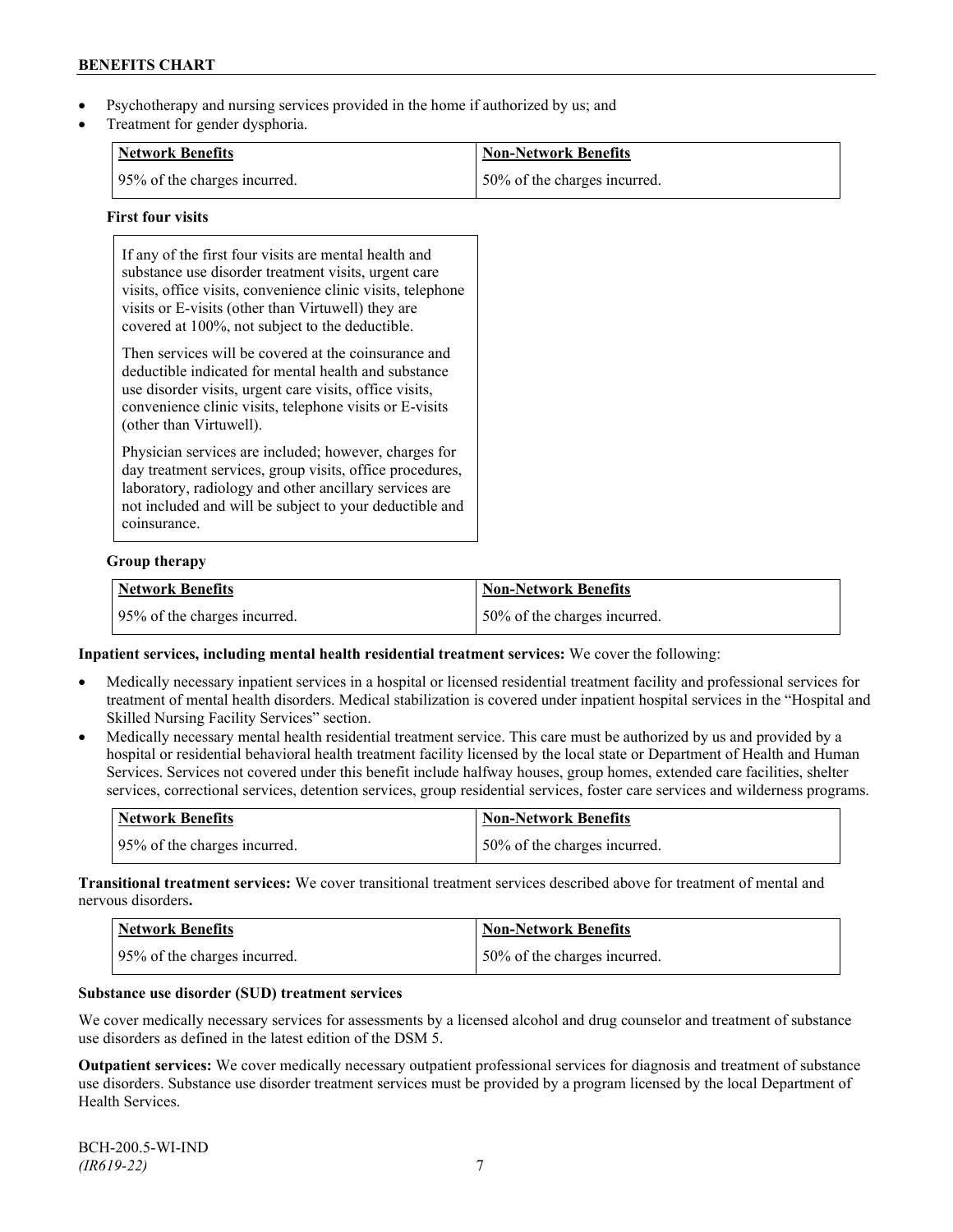Outpatient services we cover for a diagnosed substance use disorder include the following:

- Individual, group, family, and multi-family therapy provided in an office setting; and
- Opiate replacement therapy including methadone and buprenorphine treatment.

| <b>Network Benefits</b>       | <b>Non-Network Benefits</b>  |
|-------------------------------|------------------------------|
| 195% of the charges incurred. | 50% of the charges incurred. |

#### **First four visits**

If any of the first four visits are mental health and substance use disorder treatment visits, urgent care visits, office visits, convenience clinic visits, telephone visits or E-visits (other than Virtuwell) they are covered at 100%, not subject to the deductible.

Then services will be covered at the coinsurance and deductible indicated for mental health and substance use disorder visits, urgent care visits, office visits, convenience clinic visits, telephone visits or E-visits (other than Virtuwell).

Physician services are included; however, charges for day treatment services, group visits, office procedures, laboratory, radiology and other ancillary services are not included and will be subject to your deductible and coinsurance.

**Inpatient services:** We cover the following:

- Medically necessary inpatient services in a hospital or a licensed residential primary treatment center.
- Services provided in a hospital that is licensed by the local state and accredited by Medicare; and
- Detoxification services in a hospital or community detoxification facility if it is licensed by the local Department of Health Services.

| <b>Network Benefits</b>      | <b>Non-Network Benefits</b>  |
|------------------------------|------------------------------|
| 95% of the charges incurred. | 50% of the charges incurred. |

**Transitional treatment services:** We cover transitional treatment services described above for treatment of substance use disorder.

| <b>Network Benefits</b>      | Non-Network Benefits         |
|------------------------------|------------------------------|
| 95% of the charges incurred. | 50% of the charges incurred. |

**Out of area services for Wisconsin students:** If a dependent child is a student located in a school in Wisconsin, but outside of our service area, we cover mental health and substance use disorder services as required under Wisconsin Statute 609.655.

- The student may have a clinical assessment from a local, non-network mental health or substance use disorder treatment provider at the network benefit level when prior authorized by us.
- If outpatient services are recommended in the clinical assessment, five outpatient visits from a non-network provider will be covered at the network benefit level.
- Our Medical Director will determine the need for continuing treatment by the non-network provider; additional visits may be approved.
- Coverage for the outpatient services will not be provided if the recommended treatment would keep the student from attending school on a regular basis or if the student is no longer attending the school full-time.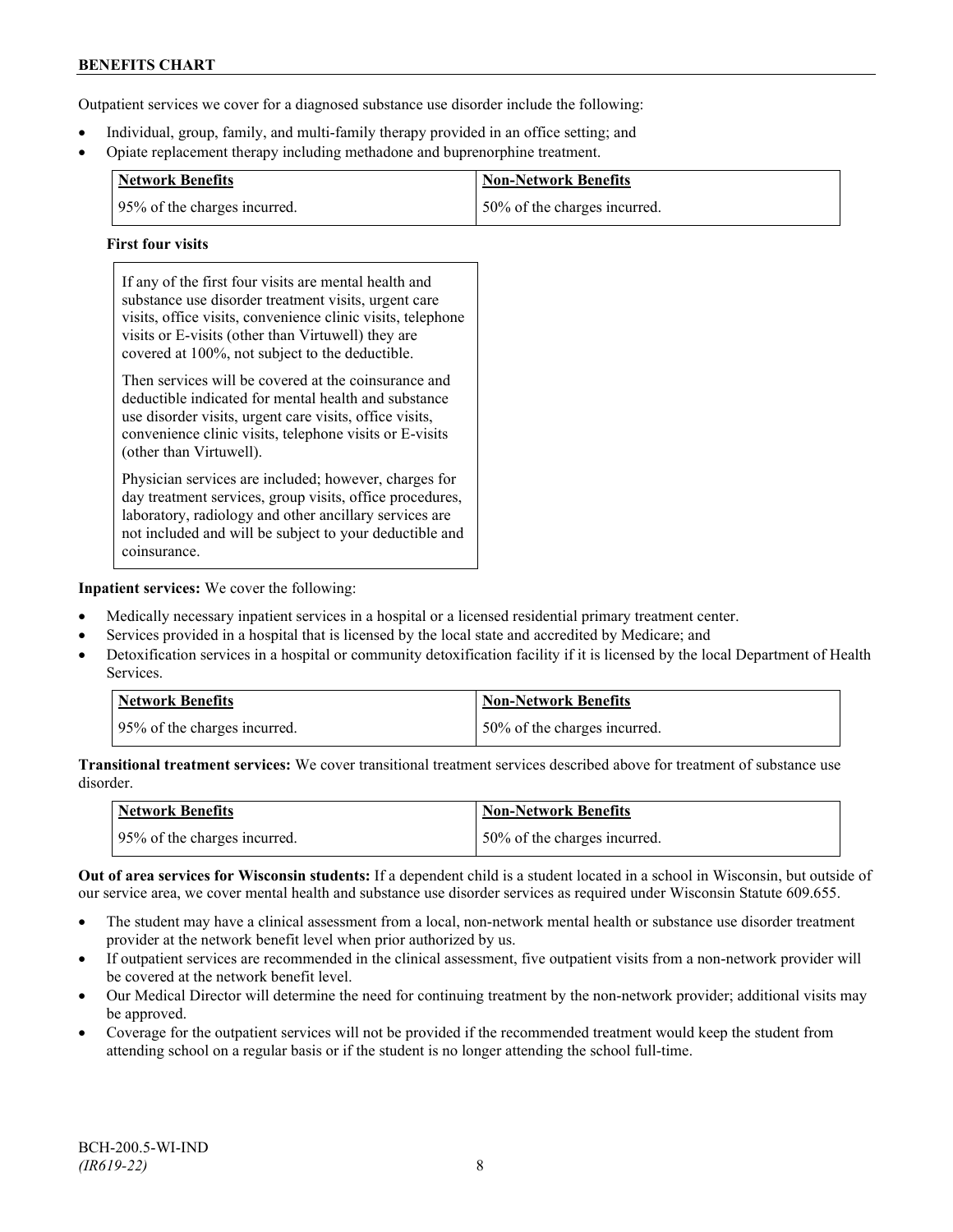This benefit is subject to the limitations shown in this "Behavioral Health Services" section.

| <b>Network Benefits</b>      | <b>Non-Network Benefits</b>  |
|------------------------------|------------------------------|
| 95% of the charges incurred. | 50% of the charges incurred. |

A dependent child enrolled in a school outside of Wisconsin in not eligible for the benefit.

### **Not Covered:**

See "Services Not Covered" in your Policy.

### **CHIROPRACTIC SERVICES**

#### **Covered Services:**

We cover chiropractic services for rehabilitative care. Chiropractic services are adjustments to any abnormal articulations of the human body, especially those of the spinal column, for the purpose of giving freedom of action to impinged nerves that may cause pain or deranged function.

Massage therapy which is performed in conjunction with other treatment/modalities by a chiropractor, is part of a prescribed treatment plan and is not billed separately is covered.

| <b>Network Benefits</b>      | <b>Non-Network Benefits</b>   |
|------------------------------|-------------------------------|
| 95% of the charges incurred. | 150% of the charges incurred. |

#### **Not Covered:**

- Massage therapy for the purpose of comfort or convenience of the Insured.
- See "Services Not Covered" in your Policy.

# **CLINICAL TRIALS**

### **Covered Services:**

We cover certain routine services if you participate in a Phase I, Phase II, Phase III or Phase IV approved clinical trial that is conducted in relation to the prevention, detection, or treatment of cancer or other life-threatening disease or condition as defined in the Affordable Care Act. Approved clinical trials include (1) federally funded trials when the study or investigation is approved or funded by any of the federal agencies defined in the Public Health Services Act, section 2709 (d) (1) (A); (2) the study or investigation is conducted under an investigational new drug application reviewed by the Food and Drug Administration; and (3) the study or investigation is a drug trial that is exempt from having such an investigational new drug application. We cover routine patient costs for services that would be eligible under the Policy and this Benefits Chart if the service were provided outside of a clinical trial.

| <b>Network Benefits</b>                               | <b>Non-Network Benefits</b>                           |
|-------------------------------------------------------|-------------------------------------------------------|
| Coverage level is same as corresponding Network       | Coverage level is same as corresponding Non-Network   |
| Benefits, depending on type of service provided, such | Benefits, depending on type of service provided, such |
| as Office Visits for Illness or Injury, Inpatient or  | as Office Visits for Illness or Injury, Inpatient or  |
| <b>Outpatient Hospital Services.</b>                  | Outpatient Hospital Services.                         |

### **Not Covered:**

- The investigative or experimental item, device or service itself.
- Items or services that are provided solely to satisfy data collection and analysis needs and that are not used in the direct clinical management of the patient.
- A service that is clearly inconsistent with widely accepted and established standards of care for a particular diagnosis.
- See "Services Not Covered" in your Policy.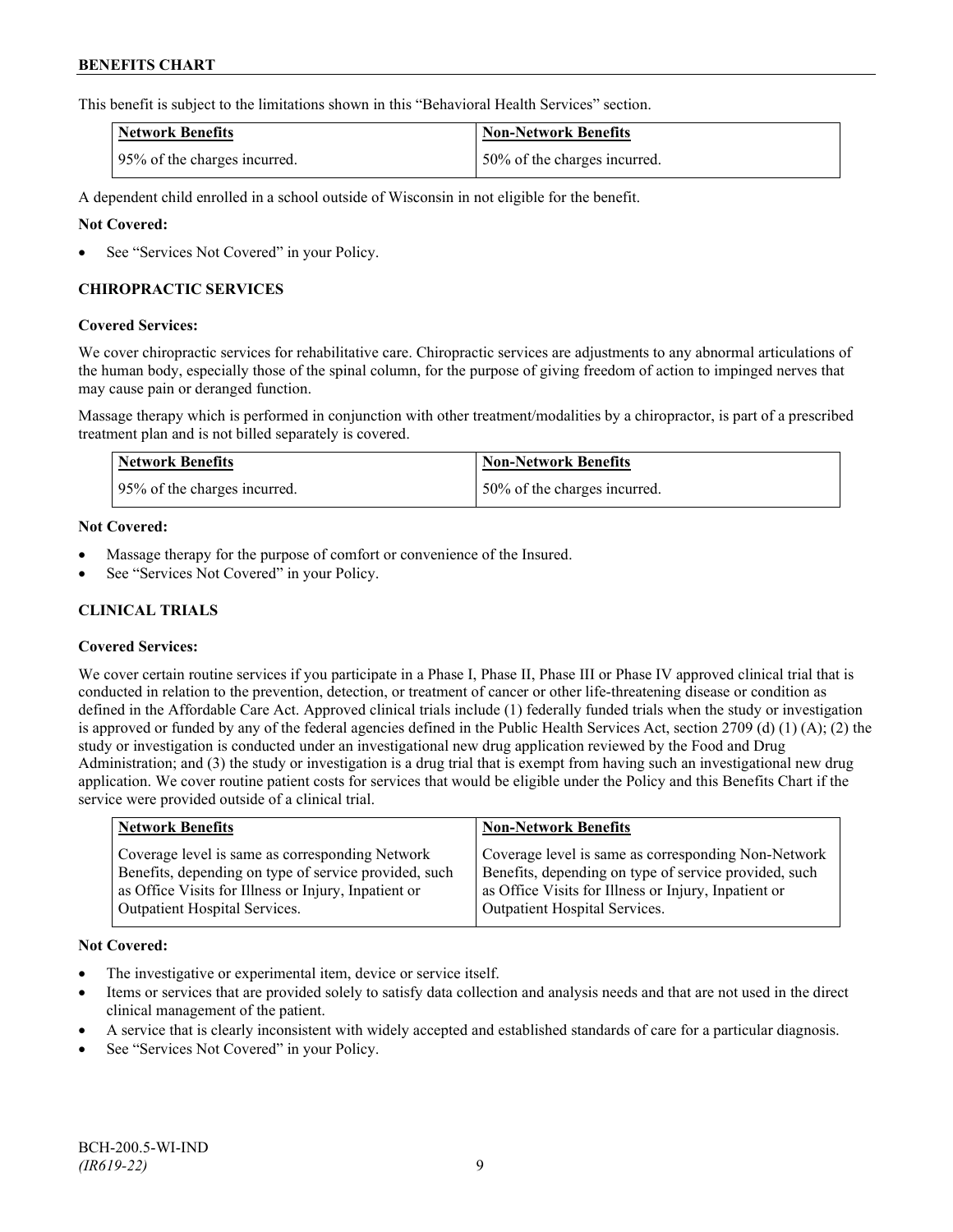# **DENTAL SERVICES**

### **Covered Services:**

We cover services as described below.

**Accidental dental services:** We cover services dentally necessary to treat and restore damage done to sound, natural, unrestored teeth as a result of an accidental injury. Coverage is for damage caused by external trauma to face and mouth only, not for cracked or broken teeth, which result from biting or chewing. We cover restorations, root canals, crowns and replacement of teeth lost that are directly related to the accident in which the Insured was involved. We cover initial exams, xrays and palliative treatment including extractions, and other oral surgical procedures directly related to the accident. Subsequent treatment must be initiated within the specified time-frame and must be directly related to the accident. We do not cover restoration and replacement of teeth that are not "sound and natural" at the time of the accident.

Subsequent treatment must be initiated within the specified time-frame and must be directly related to the accident. We do not cover restoration and replacement of teeth that are not "sound and natural" at the time of the accident.

Full mouth rehabilitation to correct occlusion (bite) and malocclusion (misaligned teeth not due to the accident) are not covered.

When an implant-supported dental prosthetic treatment is pursued, benefits are Limited to the amount that would be paid toward the placement of a removable dental prosthetic appliance that could be used in the absence of implant treatment.

| <b>Network Benefits</b>      | <b>Non-Network Benefits</b> |
|------------------------------|-----------------------------|
| 95% of the charges incurred. | No coverage.                |

For all accidental dental services, treatment and/or restoration must be initiated within six months of the date of the injury. Coverage is Limited to the initial course of treatment and/or initial restoration. Services must be provided within twentyfour months of the date of injury to be covered.

#### **Medical referral dental services**

**Medically necessary outpatient dental services:** We cover medically necessary outpatient dental services. Coverage is Limited to dental services required for treatment of an underlying medical condition, e.g., removal of teeth to complete radiation treatment for cancer of the jaw, cysts and lesions.

| Network Benefits             | <b>Non-Network Benefits</b>  |
|------------------------------|------------------------------|
| 95% of the charges incurred. | 50% of the charges incurred. |

**Medically necessary hospitalization and anesthesia for dental care:** We cover medically necessary hospitalization and anesthesia for dental care. This is Limited to charges incurred by an Insured who: (1) is a child under age 5; (2) is severely disabled; (3) has a medical condition, and requires hospitalization or general anesthesia for dental care treatment; or (4) is a child between ages 5 and 12 and care in dental offices has been attempted unsuccessfully and usual methods of behavior modification have not been successful, or when extensive amounts of restorative care, exceeding 4 appointments, are required.

Coverage is Limited to facility and anesthesia charges. Oral surgeon/dentist professional fees are not covered. The following are examples, though not all-inclusive, of medical conditions which may require hospitalization for dental services: severe asthma, severe airway obstruction or hemophilia. Hospitalization required due to the behavior of the Insured or due to the extent of the dental procedure is not covered.

| Network Benefits             | Non-Network Benefits          |
|------------------------------|-------------------------------|
| 95% of the charges incurred. | 150% of the charges incurred. |

**Medical complications of dental care:** We cover medical complications of dental care. Treatment must be medically necessary care and related to medical complications of non-covered dental care, including complications of the head, neck, or substructures.

| Network Benefits             | Non-Network Benefits          |
|------------------------------|-------------------------------|
| 95% of the charges incurred. | 150% of the charges incurred. |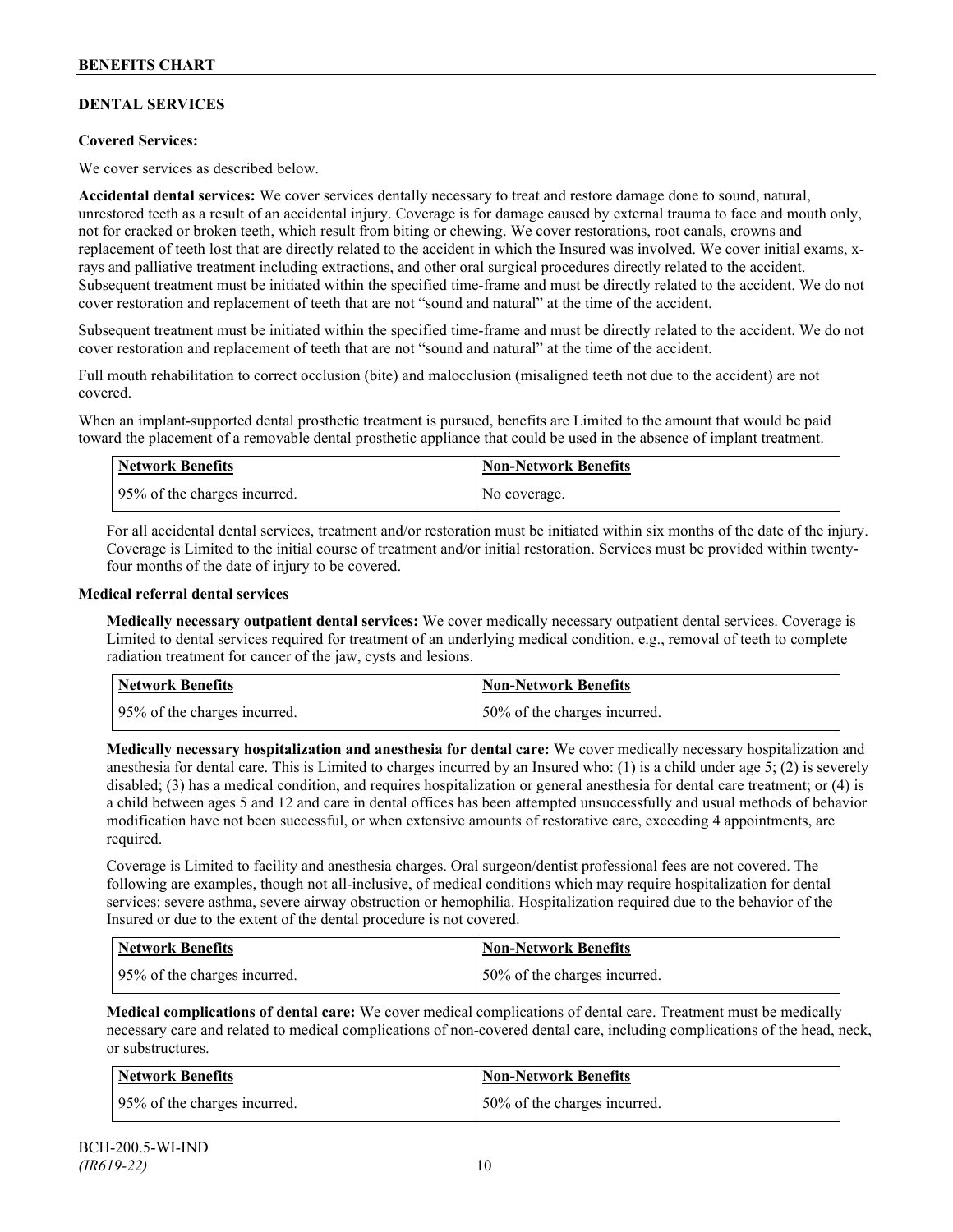**Oral surgery:** We cover oral surgery. Coverage is Limited to treatment of medical conditions requiring oral surgery, such as treatment of oral neoplasm, non-dental cysts, fracture of the jaw, trauma of the mouth and jaw, and any other oral surgery procedures provided as medically necessary dental services.

| Network Benefits             | <b>Non-Network Benefits</b>  |
|------------------------------|------------------------------|
| 95% of the charges incurred. | 50% of the charges incurred. |

**Treatment of cleft lip and cleft palate:** We cover treatment of cleft lip and cleft palate of a dependent child, including orthodontic treatment and oral surgery directly related to the cleft. Dental services which are not required for the treatment of cleft lip or cleft palate are not covered. If a dependent child covered under your Policy is also covered under a dental plan which includes orthodontic services, that dental plan shall be considered primary for the necessary orthodontic services. Oral appliances are subject to the same copayment, conditions and limitations as durable medical equipment.

| <b>Network Benefits</b>                               | <b>Non-Network Benefits</b>                           |
|-------------------------------------------------------|-------------------------------------------------------|
| Coverage level is same as corresponding Network       | Coverage level is same as corresponding Non-Network   |
| Benefits, depending on type of service provided, such | Benefits, depending on type of service provided, such |
| as Office Visits for Illness or Injury, Inpatient or  | as Office Visits for Illness or Injury, Inpatient or  |
| Outpatient Hospital Services.                         | Outpatient Hospital Services.                         |

**Treatment of temporomandibular disorder (TMD) and craniomandibular disorder (CMD):** We cover diagnostic procedures, surgical treatment and non-surgical treatment (including intraoral splint therapy devices) for temporomandibular disorder (TMD) and craniomandibular disorder (CMD), which is medically necessary care. Dental services which are not required to directly treat TMD or CMD are not covered.

| <b>Network Benefits</b>      | Non-Network Benefits         |
|------------------------------|------------------------------|
| 95% of the charges incurred. | 50% of the charges incurred. |

### **Not Covered:**

- Dental treatment, procedures or services not listed in this Benefits Chart.
- Accident-related dental services if treatment is: (1) provided to teeth which are not sound and natural; (2) to teeth which have been restored; (3) initiated beyond six months from the date of the injury; (4) received beyond the initial treatment or restoration; or (5) received beyond twenty-four months from the date of injury.
- Accident-related dental services by a Non-Network provider.
- Oral surgery to remove wisdom teeth.
- Orthognathic treatment or procedures and all related services.
- See "Services Not Covered" in your Policy.

### **DIABETIC EQUIPMENT AND SUPPLIES**

### **Covered Services:**

We cover physician prescribed medically appropriate and necessary drugs and supplies used in the management and treatment of diabetes for members with gestational, Type I or Type II diabetes including durable diabetic equipment and disposable supplies, as described below.

Certain items are only covered if your condition meets our coverage criteria and obtained through an authorized vendor. For more information on what we cover and any prior authorization requirements, call Member Services or log on to your "*my*HealthPartners" account at [healthpartners.com.](http://www.healthpartners.com/)

Insulin and medications for diabetes are covered as outpatient drugs under the "Prescription Drug Services" section.

**Pumps and pump supplies.** These include diabetic insulin pumps, diabetic infusion pumps and infusion pump supplies such as infusion sets, tubing, connectors and syringe reservoirs.

| <b>Network Benefits</b>      | <b>Non-Network Benefits</b>   |
|------------------------------|-------------------------------|
| 95% of the charges incurred. | 150% of the charges incurred. |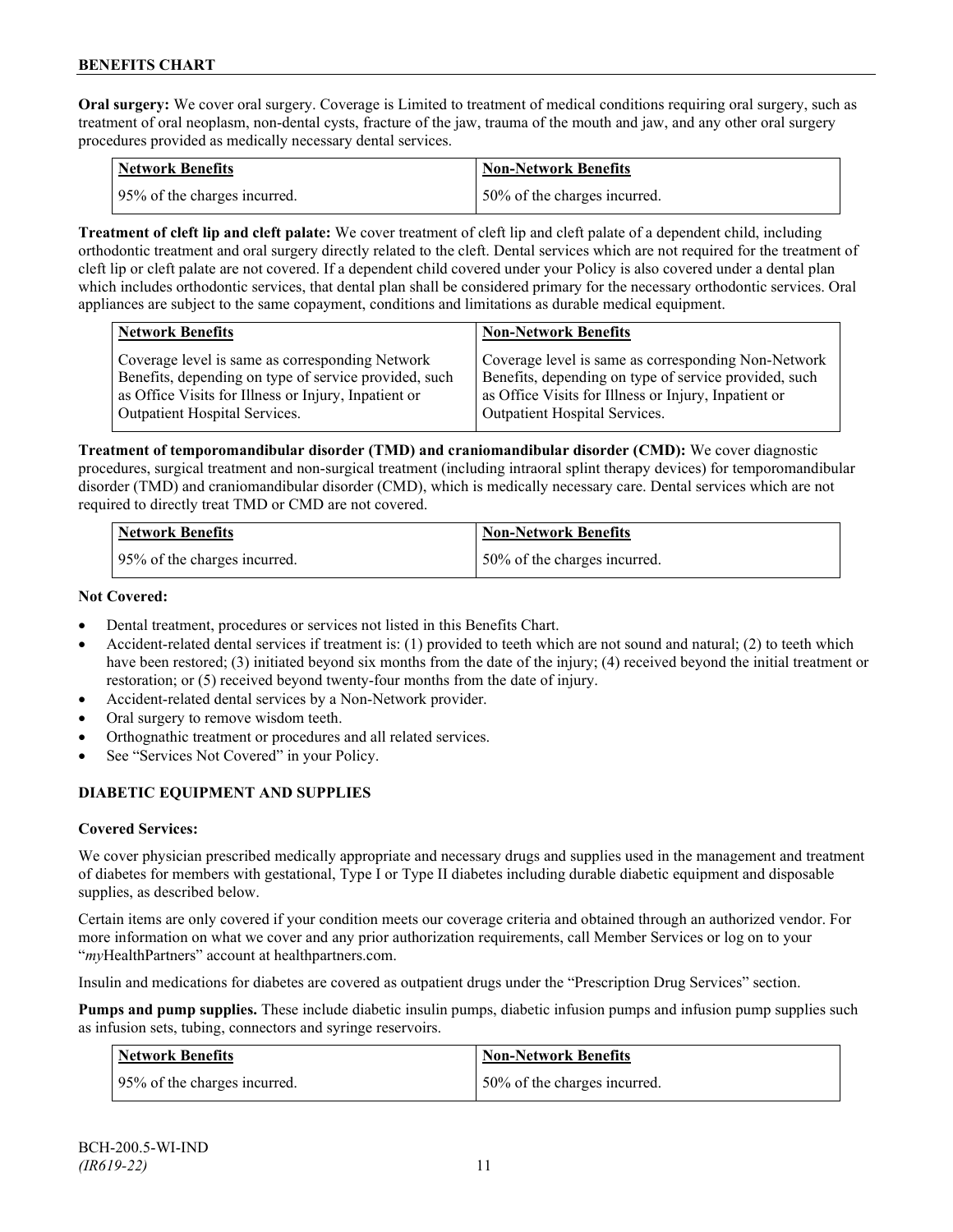#### **All other durable equipment and diabetic supplies**

Durable Diabetic Equipment and Supplies. These include continuous glucose monitoring system (CGMS), transmitter, sensors and receivers, diabetic blood glucose monitors and control/calibrating solutions (for checking accuracy or testing equipment and test strips).

Disposable Diabetic Supplies. These are one-time use supplies, including syringes, lancets, lancet devices, blood and urine ketone test strips, and needles.

Certain diabetic supplies and equipment must be purchased at a pharmacy.

| <b>Network Benefits</b>      | <b>Non-Network Benefits</b>   |
|------------------------------|-------------------------------|
| 95% of the charges incurred. | 150% of the charges incurred. |

#### **Limitations:**

- No more than a 90-day supply of diabetic supplies are covered and dispensed at a time.
- We require that certain diabetic supplies and equipment be purchased at a pharmacy.
- Diabetic supplies and equipment are limited to certain models and brands.
- Durable medical equipment and supplies must be obtained from or repaired by approved vendors.
- Covered services and supplies are based on established medical policies, which are subject to periodic review and modification by the medical or dental directors. Our medical policy for diabetic supplies includes information on our required models and brands. These medical policies (medical coverage criteria) are available by calling Member Services, or logging on to your "*my*HealthPartners" account at healthpartners.com.

#### **Not Covered:**

- Replacement or repair of any covered items, if the items are (i) damaged or destroyed by misuse, abuse or carelessness, (ii) lost; or (iii) stolen.
- Duplicate or similar items.
- Labor and related charges for repair of any covered items which are more than the cost of replacement by an approved vendor.
- Batteries for monitors and equipment.
- Sales tax, mailing, delivery charges, service call charges.
- See "Services Not Covered" in your Policy.

### **DIAGNOSTIC IMAGING SERVICES**

#### **Covered Services:**

We cover diagnostic imaging, when ordered by a provider and provided in a clinic or outpatient hospital facility.

We cover services provided in a clinic or outpatient hospital facility. To see the benefit level for inpatient hospital or skilled nursing facility services, see benefits under Inpatient Hospital and Skilled Nursing Facility Services.

#### **Outpatient magnetic resonance imaging (MRI) and computed tomography (CT)**

| <b>Network Benefits</b>       | Non-Network Benefits          |
|-------------------------------|-------------------------------|
| 195% of the charges incurred. | 150% of the charges incurred. |

### **All other outpatient diagnostic imaging services**

#### **Services for illness or injury**

| <b>Network Benefits</b>      | <b>Non-Network Benefits</b>  |
|------------------------------|------------------------------|
| 95% of the charges incurred. | 50% of the charges incurred. |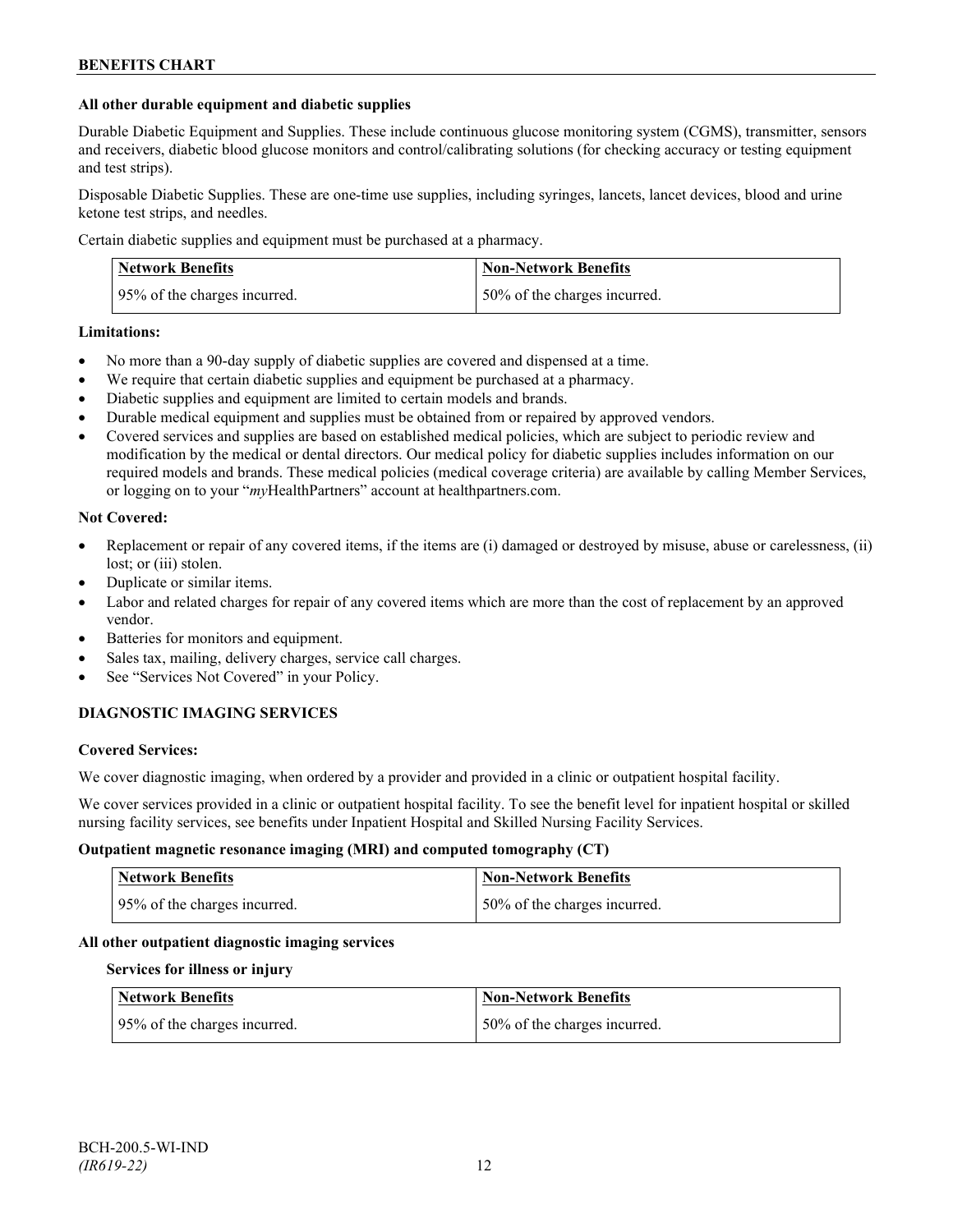## **Preventive services (MRI/CT procedures are not considered preventive)**

Diagnostic imaging services associated with preventive services are covered at the benefit level shown in the "Preventive Services" section of this Benefits Chart.

### **Not Covered:**

See "Services Not Covered" in your Policy.

# **DURABLE MEDICAL EQUIPMENT, PROSTHETICS, ORTHOTICS AND SUPPLIES**

# **Covered Services:**

We cover equipment and services, as described below.

We cover durable medical equipment and services, prosthetics, orthotics, and supplies, subject to the limitations below, including certain disposable supplies, and enteral feedings.

We cover external hearing aids, cochlear implants, and related treatment prescribed by a physician or by a licensed audiologist for Insureds under 18 years of age who have hearing loss.

We also cover basic hearing aids for Insureds age 18 or older for the correction of a hearing impairment.

Osseointegrated or bone-anchored hearing aids are only covered for Insureds who have hearing loss that is not correctable by any other procedure.

Hearing aids are Limited to one basic, standard hearing aid for each ear every three years.

A basic hearing aid is defined as a hearing device that consists of a microphone, amplifier, volume control, battery and receiver. It does not include upgrades above and beyond the functionality of a basic hearing aid, including, but not Limited to, hearing improvements for group settings, background noise, Bluetooth/remote control functionality, or extended warranties. Charges for upgrades above the cost of a basic, standard hearing aid are not covered.

Diabetic equipment and supplies are covered under the "Diabetic Equipment and Supplies" section.

| <b>Network Benefits</b>      | <b>Non-Network Benefits</b>  |
|------------------------------|------------------------------|
| 95% of the charges incurred. | 50% of the charges incurred. |

### **Special dietary treatment for phenylketonuria (PKU) if it meets our medical coverage criteria**

| <b>Network Benefits</b>      | <b>Non-Network Benefits</b>  |
|------------------------------|------------------------------|
| 95% of the charges incurred. | 50% of the charges incurred. |

### **Oral amino acid based elemental formula if it meets our medical coverage criteria**

| Network Benefits             | <b>Non-Network Benefits</b>  |
|------------------------------|------------------------------|
| 95% of the charges incurred. | 50% of the charges incurred. |

### **Limitations:**

Coverage of durable medical equipment is Limited by the following.

- Payment will not exceed the cost of an alternate piece of equipment or service that is effective and medically necessary.
- For prosthetic benefits, other than oral appliances for cleft lip and cleft palate, payment will not exceed the cost of an alternate piece of equipment or service that is effective, medically necessary and enables Insureds to conduct standard activities of daily living.
- We reserve the right to determine if an item will be approved for rental vs. purchase.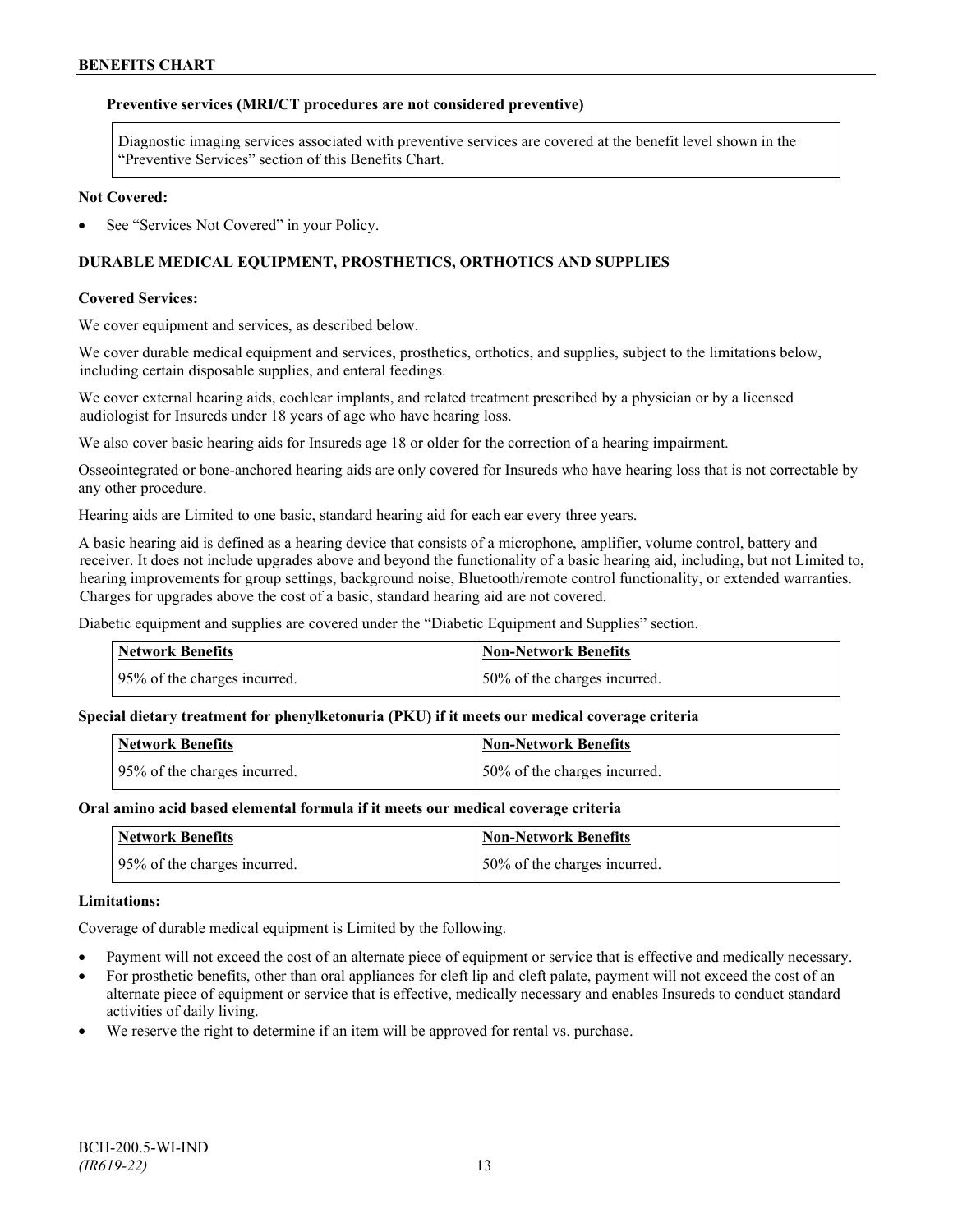- We require that certain diabetic supplies and equipment be purchased at a pharmacy.
- Covered services and supplies are based on established medical policies which are subject to periodic review and modification by the medical directors. Our medical policy for diabetic supplies includes information on our required models and brands. These medical policies (medical coverage criteria) are available by calling Member Services, or logging on to your "*my*HealthPartners" account at [healthpartners.com.](http://www.healthpartners.com/)

# **Not Covered:**

Items which are not eligible for coverage include, but are not Limited to:

- Replacement or repair of any covered items, if the items are (i) damaged or destroyed by misuse, abuse or carelessness, (ii) lost; or (iii) stolen.
- Duplicate or similar items.
- Labor and related charges for repair of any covered items which are more than the cost of replacement by an approved vendor.
- Sales tax, mailing, delivery charges, service call charges.
- Items which are primarily educational in nature or for hygiene, vocation, comfort, convenience or recreation.
- Communication aids or devices: equipment to create, replace or augment communication abilities including, but not Limited to, speech processors, receivers, communication boards, or computer or electronic assisted communication.
- Implantable and osseointegrated or bone-anchored hearing aids and their fitting, except as specifically described in this Benefits Chart. This exclusion does not apply to cochlear implants.
- Eyeglasses, contact lenses and their fitting, measurement and adjustment, except as specifically described in this Benefits Chart.
- Hair prostheses (wigs).
- Household equipment which primarily has customary uses other than medical, such as, but not Limited to, exercise cycles, air purifiers, central or unit air conditioners, water purifiers, non-allergenic pillows, mattresses or waterbeds.
- Household fixtures including, but not Limited to, escalators or elevators, ramps, swimming pools and saunas.
- Modifications to the structure of the home including, but not Limited to, wiring, plumbing or charges for installation of equipment.
- Vehicle, car or van modifications including, but not Limited to, hand brakes, hydraulic lifts and car carrier.
- Rental equipment while owned equipment is being repaired by non-contracted vendors, beyond one month rental of medically necessary equipment.
- Other equipment and supplies, including, but not Limited to assistive devices, that we determine are not eligible for coverage.
- See "Services Not Covered" in your Policy.

# **EMERGENCY AND URGENTLY NEEDED CARE SERVICES**

### **Covered Services:**

We cover services for emergency care and urgently needed care if the services are otherwise eligible for coverage under your Policy.

**Urgently needed care.** These are services to treat an unforeseen illness or injury that:

- are required in order to prevent a serious deterioration in your health, and
- cannot be delayed until the next available clinic or office hours.

| Network Benefits             | <b>Non-Network Benefits</b>  |
|------------------------------|------------------------------|
| 95% of the charges incurred. | 50% of the charges incurred. |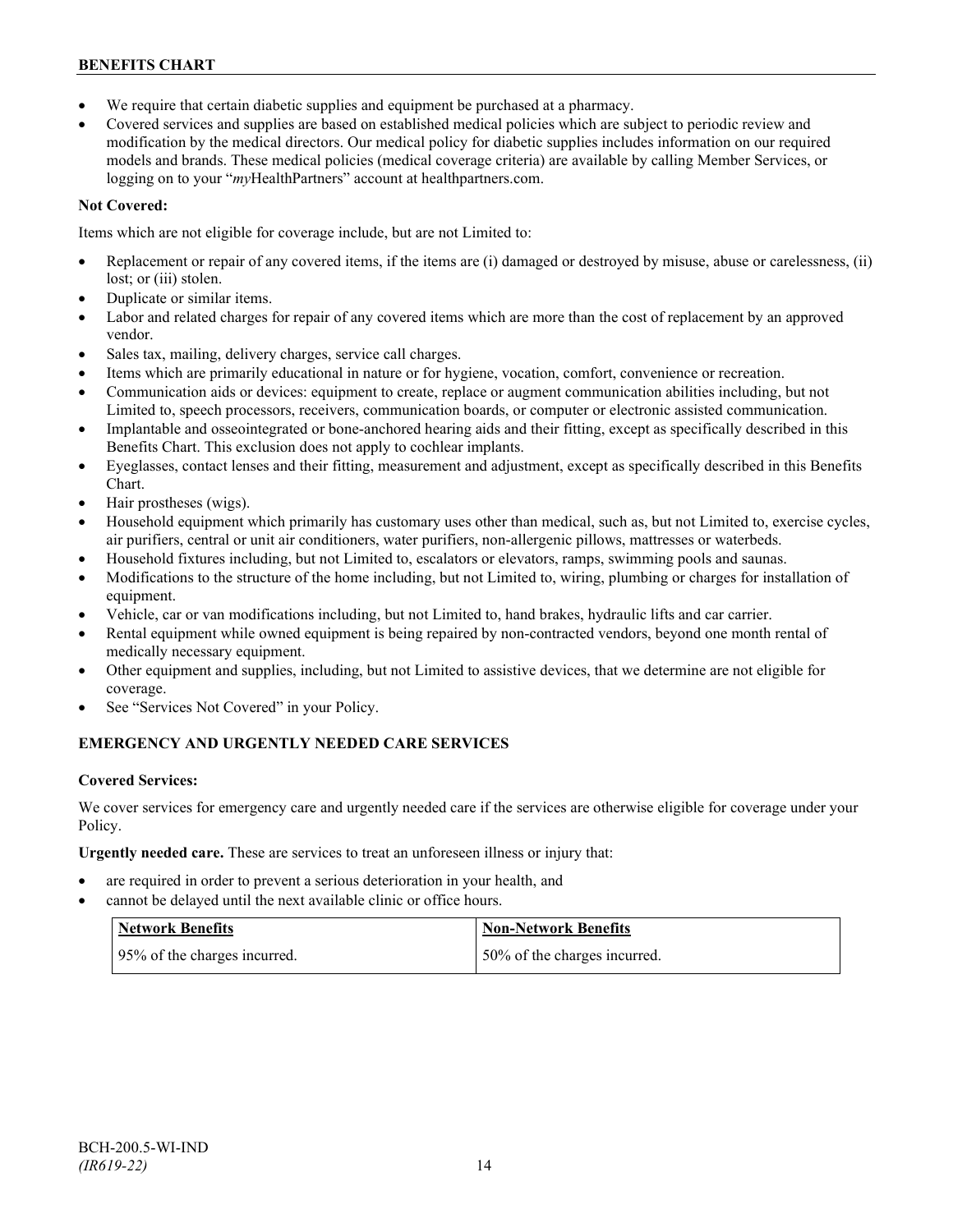# **First four visits**

If any of the first four visits are mental health and substance use disorder treatment visits, urgent care visits, office visits, convenience clinic visits, telephone visits or E-visits (other than Virtuwell) they are covered at 100%, not subject to the deductible.

Then services will be covered at the coinsurance and deductible indicated for mental health and substance use disorder visits, urgent care visits, office visits, convenience clinic visits, telephone visits or E-visits (other than Virtuwell).

Physician services are included; however, charges for day treatment services, group visits, office procedures, laboratory, radiology and other ancillary services are not included and will be subject to your deductible and coinsurance.

**Emergency care.** These are services to treat:

- the sudden, unexpected onset of illness or injury which, if left untreated or unattended until the next available clinic or office hours, would result in hospitalization, or
- a condition requiring professional health services immediately necessary to preserve life or stabilize health.

Emergency care includes emergency services as defined in Division BB, Title I, Section 102 of the Consolidated Appropriations Act of 2021.

When reviewing claims for coverage of emergency services, our medical director will take into consideration a reasonable layperson's belief that the circumstances required immediate medical care that could not wait until the next working day or next available clinic appointment.

#### **Emergency care in a hospital emergency room, including professional services of a physician**

| Network Benefits             | Non-Network Benefits  |
|------------------------------|-----------------------|
| 95% of the charges incurred. | See Network Benefits. |

#### **Inpatient emergency care in a hospital**

| <b>Network Benefits</b>      | <b>Non-Network Benefits</b> |
|------------------------------|-----------------------------|
| 95% of the charges incurred. | See Network Benefits.       |

#### **Not Covered:**

See "Services Not Covered" in your Policy.

## **GENE THERAPY**

#### **Covered Services:**

We cover gene therapy treatment that meets our current medical coverage criteria.

| <b>Network Benefits</b>                                                                                                                                                                                 | <b>Non-Network Benefits</b> |
|---------------------------------------------------------------------------------------------------------------------------------------------------------------------------------------------------------|-----------------------------|
| Coverage level is same as corresponding Network<br>Benefit, depending on type of service provided, such as<br>Office Visits for Illness or Injury, Inpatient or<br><b>Outpatient Hospital Services.</b> | No coverage.                |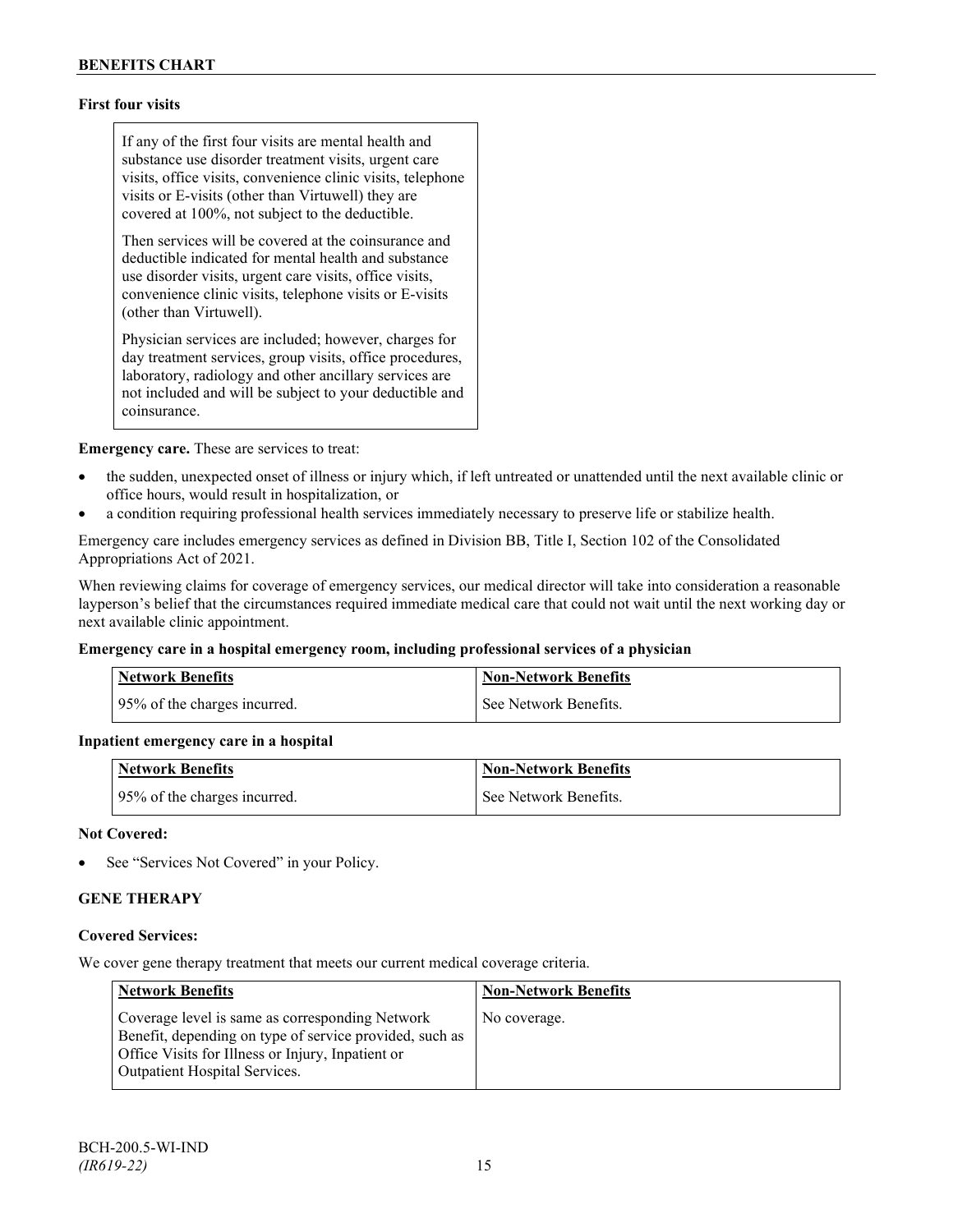# **Limitations:**

- Gene therapy must be provided by a designated provider.
- Specific types of gene therapy are Limited to therapies and conditions specified in our medical coverage criteria.

### **Not Covered:**

See "Services Not Covered" in your Policy.

# **HEALTH EDUCATION**

#### **Covered Services:**

We cover education for preventive services and education for the management of chronic health problems (such as diabetes).

| <b>Network Benefits</b>                                     | <b>Non-Network Benefits</b>  |
|-------------------------------------------------------------|------------------------------|
| 100% of the charges incurred.<br>Deductible does not apply. | 50% of the charges incurred. |

#### **Not Covered:**

See "Services Not Covered" in your Policy.

# **HOME-BASED COMPREHENSIVE HEALTH RISK ASSESSMENT**

#### **Covered Services:**

If you meet our criteria for coverage, you may qualify for our home-based comprehensive health risk assessment program. The program covers a health assessment with a designated nurse practitioner.

| Network Benefits                                            | <b>Non-Network Benefits</b> |
|-------------------------------------------------------------|-----------------------------|
| 100% of the charges incurred.<br>Deductible does not apply. | No coverage.                |

#### **Not Covered:**

See "Services Not Covered" in your Policy.

### **HOME HEALTH SERVICES**

#### **Covered Services:**

We cover skilled nursing services, physical therapy, occupational therapy, speech therapy, respiratory therapy and other therapeutic services, non-routine prenatal and routine postnatal well child visits (as described in our medical coverage criteria), phototherapy services for newborns, home health aide services and other eligible home health services when provided in your home, if you are homebound (i.e., unable to leave home without considerable effort due to a medical condition). Lack of transportation does not constitute homebound status. For phototherapy services for newborns and high risk prenatal services, supplies and equipment are included.

We cover total parenteral nutrition/intravenous ("TPN/IV") therapy, equipment, supplies and drugs in connection with IV therapy. IV line care kits are covered under Durable Medical Equipment.

We cover palliative care benefits. Palliative care includes symptom management, education and establishing goals of care. We waive the requirement that you be homebound for a Limited number of home visits for palliative care (as shown in this Benefits Chart), if you have a life-threatening, non-curable condition which has a prognosis of survival of two years or less. Additional palliative care visits are eligible under the home health services benefit if you are homebound and meet all other requirements defined in this section.

You do not need to be homebound to receive total parenteral nutrition/intravenous ("TPN/IV") therapy.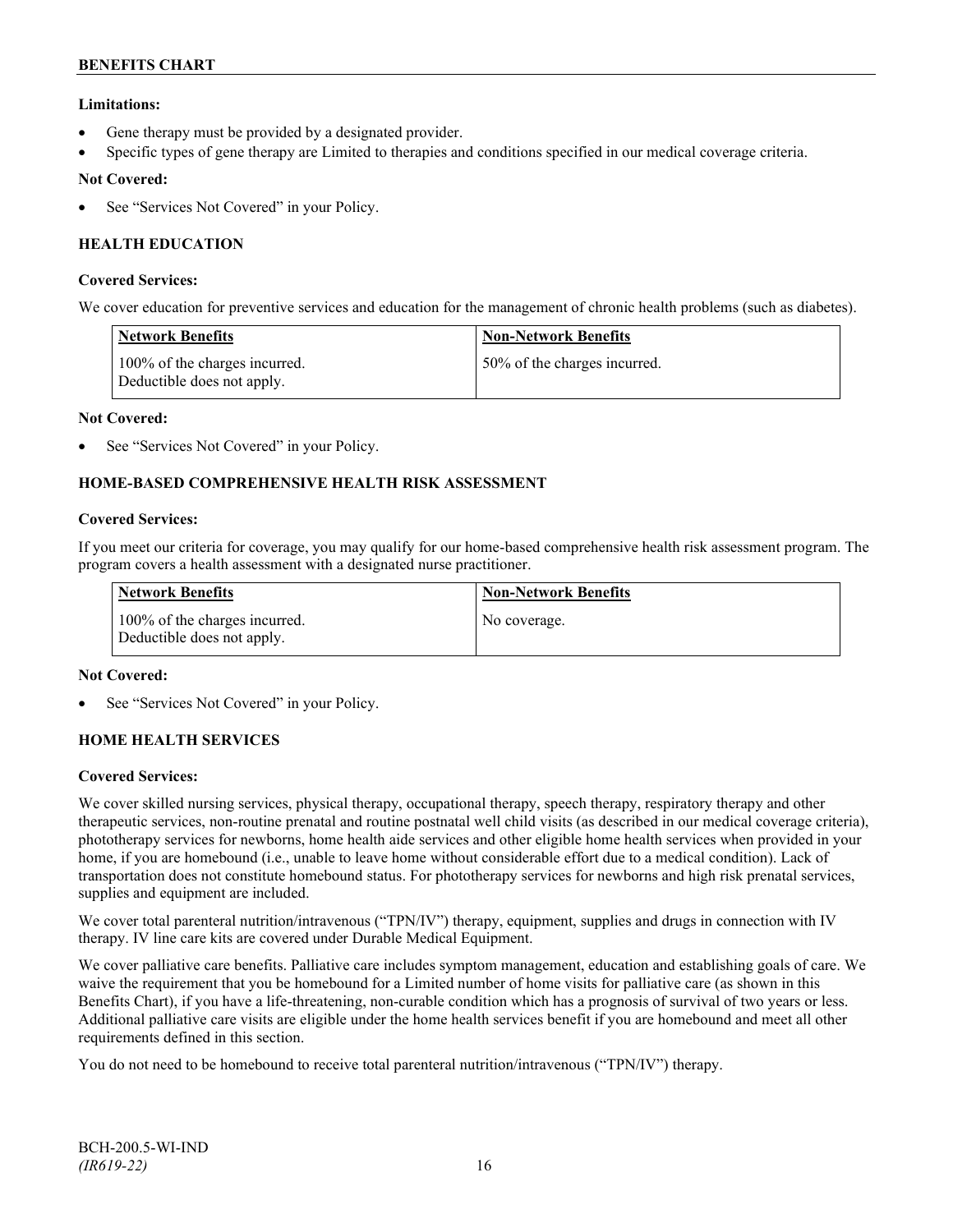Home health services are eligible and covered only when:

- medically necessary; and
- provided as rehabilitative care, terminal care or maternity care; and
- ordered by a physician, and included in the written home care plan.

### **Physical therapy, occupational therapy, speech therapy, respiratory therapy, home health aide services and palliative care**

| <b>Network Benefits</b>      | Non-Network Benefits |
|------------------------------|----------------------|
| 95% of the charges incurred. | No coverage.         |

#### **TPN/IV therapy, skilled nursing services, non-routine prenatal/postnatal services and phototherapy**

| Network Benefits             | ∣ Non-Network Benefits |
|------------------------------|------------------------|
| 95% of the charges incurred. | No coverage.           |

Each 24-hour visit (or shifts up to 24-hour visits) equals one visit and counts toward the Maximum visits for all other services shown below. Any visit that lasts less than 24 hours regardless of the length of the visit, will count as one visit toward the Maximum visits for all other services shown below. All visits must be medically necessary and benefit eligible.

#### **Routine postnatal well child visits**

| Network Benefits                                            | <b>Non-Network Benefits</b>  |
|-------------------------------------------------------------|------------------------------|
| 100% of the charges incurred.<br>Deductible does not apply. | 50% of the charges incurred. |

#### **Maximum visits for palliative care:**

If you are eligible to receive palliative care in the home and you are not homebound, there is a maximum of 12 visits per calendar year.

### **Maximum visits for all services other than palliative care:**

| Network Benefits             | <b>Non-Network Benefits</b> |
|------------------------------|-----------------------------|
| 60 visits per calendar year. | No coverage.                |

The routine postnatal well child visits do not count toward the visit limit.

### **Limitations:**

- Home health services are not provided as a substitute for a primary caregiver in the home or as relief (respite) for a primary caregiver in the home. We will not reimburse family members or residents in your home for the above services.
- A service shall not be considered a skilled nursing service merely because it is performed by, or under the direct supervision of, a licensed nurse. Where a service (such as tracheotomy suctioning or ventilator monitoring) or like services, can be safely and effectively performed by a non-medical person (or self-administered), without the direct supervision of, a licensed nurse, the service shall not be regarded as a skilled nursing service, whether or not a skilled nurse actually provides the service. The unavailability of a competent person to provide a non-skilled service shall not make it a skilled service when a skilled nurse provides it. Only the skilled nursing component of so-called "blended" services (i.e. services which include skilled and non-skilled components) are covered under this Benefits Chart.

### **Not Covered:**

- Home Health Services by a Non-Network provider.
- Financial or legal counseling services.
- Housekeeping or meal services in your home.
- Private duty nursing services.
- Services provided by a family member or enrollee, or a resident in the enrollee's home.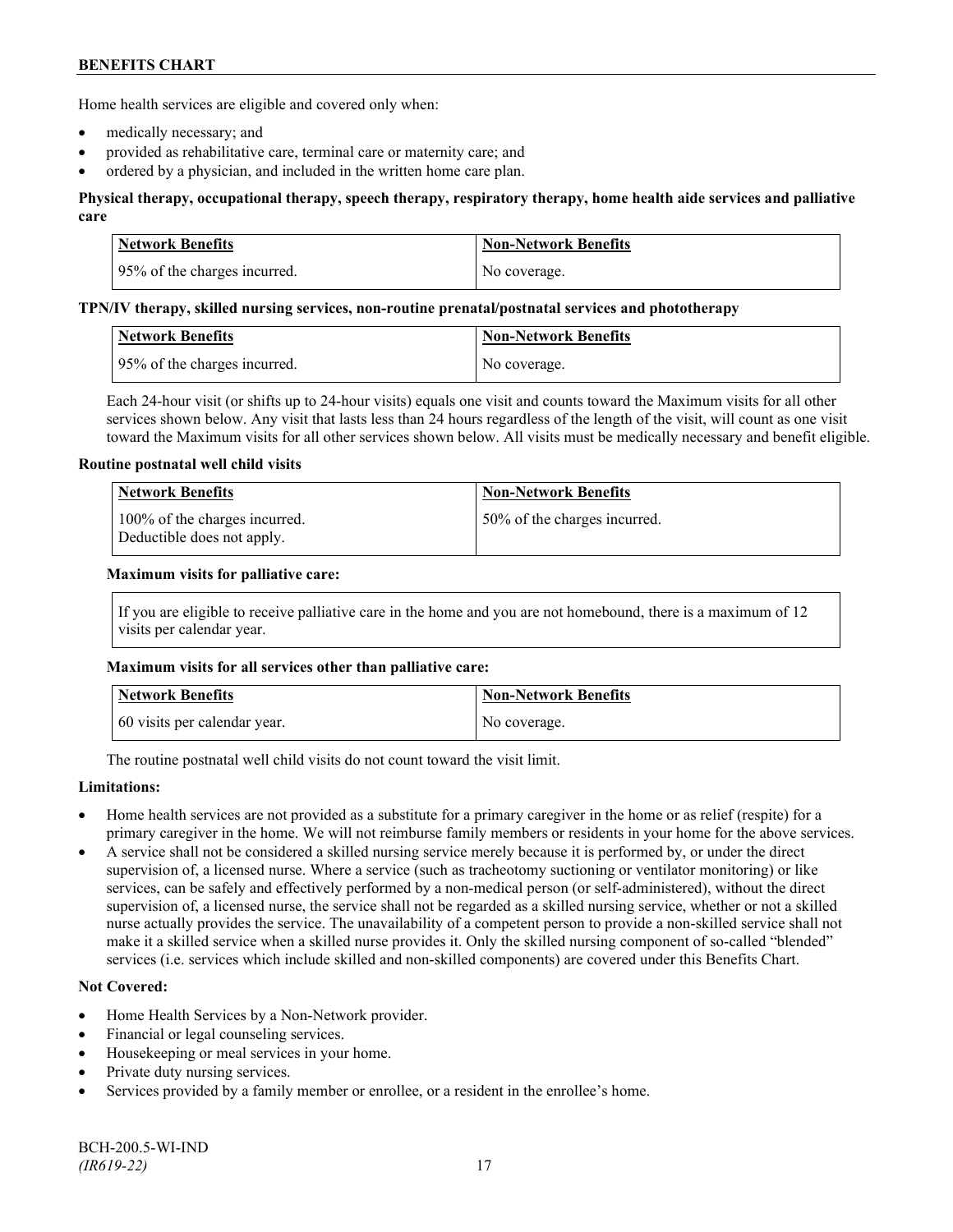- Vocational rehabilitation and recreational or educational therapy. Recreation therapy is therapy provided solely for the purpose of recreation, including, but not Limited to: (a) requests for physical therapy or occupational therapy to improve athletic ability, and (b) braces or guards to prevent sports injuries.
- See "Services Not Covered" in your Policy.

# **HOME HOSPICE SERVICES**

#### **Applicable Definitions:**

**Part-time.** This is up to two hours of service per day, more than two hours is considered continuous care.

**Continuous Care.** This is from two to twelve hours of service per day provided by a registered nurse, licensed practical nurse, or home health aide, during a period of crisis in order to maintain a terminally ill patient at home.

**Appropriate Facility.** This is a nursing home, hospice residence, or other inpatient facility.

**Custodial Care Related to Hospice Services.** This means providing assistance in the activities of daily living and the care needed by a terminally ill patient which can be provided by primary caregiver (i.e., family member or friend) who is responsible for the patient's home care.

### **Covered Services:**

**Home hospice program:** We cover the services described below if you are terminally ill and accepted as a home hospice program participant. You must meet the eligibility requirements of the program, and elect to receive services through the home hospice program. The services will be provided in your home, with inpatient care available when medically necessary as described below. If you elect to receive hospice services, you do so in lieu of curative treatment for your terminal illness for the period you are enrolled in the home hospice program.

**Eligibility:** In order to be eligible to be enrolled in the home hospice program, you must: (1) be a terminally ill patient (prognosis of six months or less); (2) have chosen a palliative treatment focus (i.e., emphasizing comfort and supportive services rather than treatment attempting to cure the disease or condition); and (3) continue to meet the terminally ill prognosis as reviewed by our medical director or his or her designee over the course of care. You may withdraw from the home hospice program at any time.

**Eligible services:** Hospice services include the following services provided in accordance with an approved hospice treatment plan:

- Home Health Services:
	- o Part-time care provided in your home by an interdisciplinary hospice team (which may include a physician, nurse, social worker, and spiritual counselor) and medically necessary home health services are covered.
	- o One or more periods of continuous care in your home or in a setting which provides day care for pain or symptom management, when medically necessary, will be covered.
- Inpatient Services: We cover medically necessary inpatient services.
- Other Services:
	- o Respite care is covered for care in your home or in an appropriate facility, to give your primary caregivers (i.e., family members or friends) rest and/or relief when necessary in order to maintain a terminally ill patient at home*.*
	- o Medically necessary medications for pain and symptom management.
	- o Semi-electric hospital beds and other durable medical equipment are covered.
	- o Emergency and non-emergency care is covered.

| Network Benefits             | Non-Network Benefits |
|------------------------------|----------------------|
| 95% of the charges incurred. | No coverage.         |

Respite care is Limited to 5 days per episode, and respite care and continuous care combined are Limited to 30 days.

### **Not Covered:**

- Home Hospice Services by a Non-Network provider.
- Financial or legal counseling services.
- Housekeeping or meal services in your home.
- Custodial or maintenance care related to hospice services, whether provided in the home or in a nursing home.
- Any service not specifically described as covered services under this home hospice services benefits.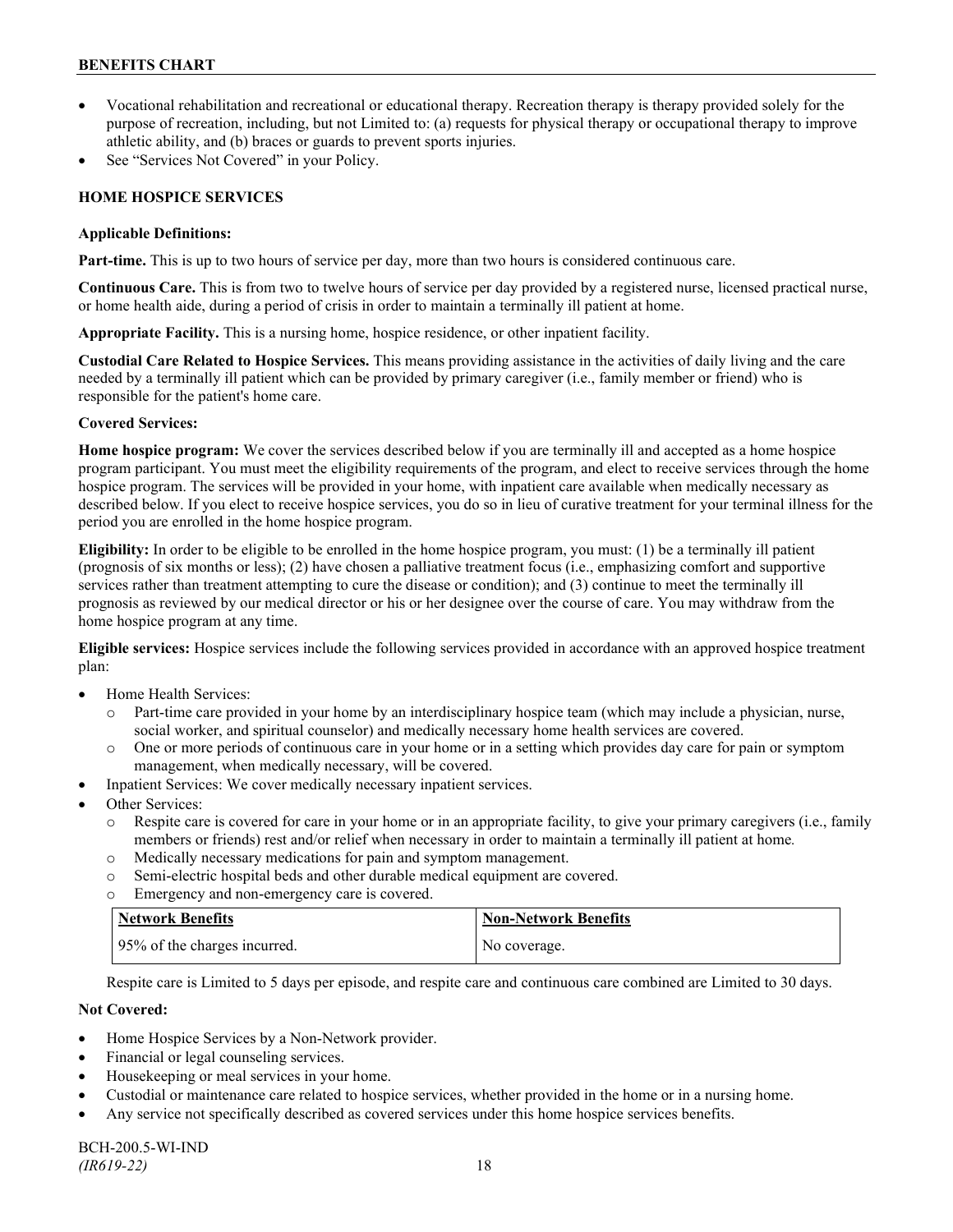- Any services provided by members of your family or residents in your home.
- See "Services Not Covered" in your Policy.

#### **HOSPITAL AND SKILLED NURSING FACILITY SERVICES**

#### **Covered Services:**

We cover services as described below.

#### **Medical or surgical hospital services**

**Inpatient hospital services:** We cover the following medical or surgical services, for the treatment of acute illness or injury, which require the level of care only provided in an acute care facility. These services must be authorized by a physician.

Inpatient hospital services include: room and board; the use of operating or maternity delivery rooms; intensive care facilities; newborn nursery facilities; general nursing care, anesthesia, laboratory and diagnostic imaging services, radiation therapy, physical therapy, prescription drugs or other medications administered during treatment, blood and blood products (unless replaced), and blood derivatives, and other diagnostic or treatment related hospital services; physician and other professional medical and surgical services provided while in the hospital, including gender confirmation surgery that meets medical coverage criteria.

We cover, following a vaginal delivery, a minimum of 48 hours of inpatient care for the mother and newborn child. We cover, following a caesarean section delivery, a minimum of 96 hours of inpatient care for the mother and newborn child.

Health insurance issuers generally may not, under Federal law, restrict benefits for any hospital length of stay in connection with childbirth for the mother of newborn child to less than 48 hours following a vaginal delivery, or less than 96 hours following a caesarean section. However, Federal law generally does not prohibit the mother's or newborn's attending provider, after consulting with the mother, from discharging the mother or her newborn earlier than 48 hours (or 96 hours as applicable). In any case plans and issuers may not, under Federal law, require that a provider obtain authorization from the plan or the insurance issuer for prescribing a length of stay not in excess of 48 hours (or 96 hours).

| <b>Network Benefits</b>      | Non-Network Benefits         |
|------------------------------|------------------------------|
| 95% of the charges incurred. | 50% of the charges incurred. |

Each Insured's admission or confinement, including that of a newborn child, is separate and distinct from the admission or confinement of any other Insured.

**Outpatient hospital, ambulatory care or surgical facility services:** We cover the following medical and surgical services, for diagnosis or treatment of illness or injury on an outpatient basis. These services must be authorized by a physician.

Outpatient services include: use of operating rooms, maternity delivery rooms or other outpatient departments, rooms or facilities; and the following outpatient services: general nursing care, anesthesia, laboratory and diagnostic imaging services, radiation therapy, physical therapy, drugs administered during treatment, blood and blood products (unless replaced), and blood derivatives, and other diagnostic or treatment related outpatient services; physician and other professional medical and surgical services provided while an outpatient, including colonoscopies, and gender confirmation surgery that meets medical coverage criteria.

To see the benefit level for diagnostic imaging services, laboratory services and physical therapy, see benefits under Diagnostic Imaging Services, Laboratory Services and Physical Therapy in this Benefits Chart.

| Network Benefits             | <b>Non-Network Benefits</b>  |
|------------------------------|------------------------------|
| 95% of the charges incurred. | 50% of the charges incurred. |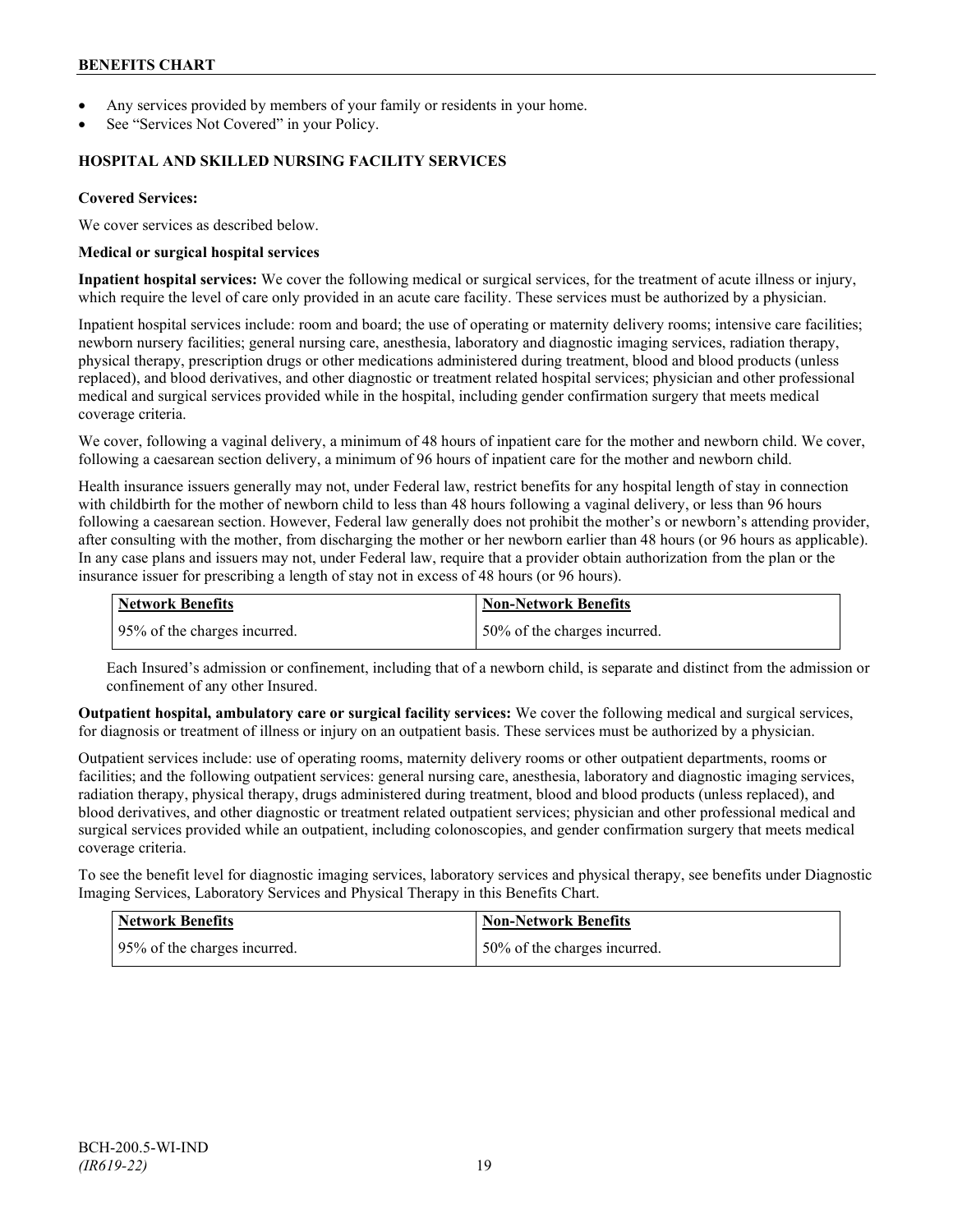**Skilled nursing facility care:** We cover room and board, daily skilled nursing and related ancillary services for post-acute treatment and rehabilitative care of illness or injury that meets medical coverage criteria.

| Network Benefits                             | <b>Non-Network Benefits</b>                  |
|----------------------------------------------|----------------------------------------------|
| 95% of the charges incurred.                 | 50% of the charges incurred.                 |
| Limited to a 30 day maximum per confinement. | Limited to a 30 day maximum per confinement. |

Each day of services provided under the Network Benefits and Non-Network Benefits, combined, applies toward the maximum shown above.

#### **Not Covered:**

- Services for items for personal convenience, such as television rental, are not covered.
- See "Services Not Covered" in your Policy.

### **INFERTILITY DIAGNOSIS**

#### **Covered Services:**

We cover the diagnosis of infertility. These services include diagnostic procedures and tests provided in connection with an infertility evaluation, office visits and consultations to diagnose infertility.

| Network Benefits             | <b>Non-Network Benefits</b>  |
|------------------------------|------------------------------|
| 95% of the charges incurred. | 50% of the charges incurred. |

Coverage is Limited to office visits and consultations to diagnose infertility. Treatment is not covered.

### **Not Covered:**

- Infertility/fertility treatment, including, but not limited to, office visits, laboratory services, diagnostic imaging services, and fertility drugs, reversal of sterilization, and sperm, ova or embryo acquisition, retrieval or storage; however, we do cover office visits and consultations to diagnose infertility.
- Services related to the establishment of surrogate pregnancy and fees for a surrogate. However, pregnancy and maternity services are covered for an Insured under this Benefits Chart, including a surrogate pregnancy.
- See "Services Not Covered" in your Policy.

### **LABORATORY SERVICES**

#### **Covered Services:**

We cover laboratory tests when ordered by a provider and provided in a clinic or outpatient hospital facility. This includes blood tests to detect lead exposure in children between the ages of 6 months and 72 months.

To see the benefit level for inpatient hospital or skilled nursing facility services, see benefits under Inpatient Hospital and Skilled Nursing Facility Services in this Benefits Chart.

**Prostate-specific antigen (PSA) testing.** We cover prostate cancer screening for men 40 years of age or over who are symptomatic or in a high-risk category and for all men 50 years of age or older.

| <b>Network Benefits</b>      | <b>Non-Network Benefits</b>  |
|------------------------------|------------------------------|
| 95% of the charges incurred. | 50% of the charges incurred. |

#### **All other laboratory services**

#### **Services for illness or injury**

| <b>Network Benefits</b>      | <b>Non-Network Benefits</b>  |
|------------------------------|------------------------------|
| 95% of the charges incurred. | 50% of the charges incurred. |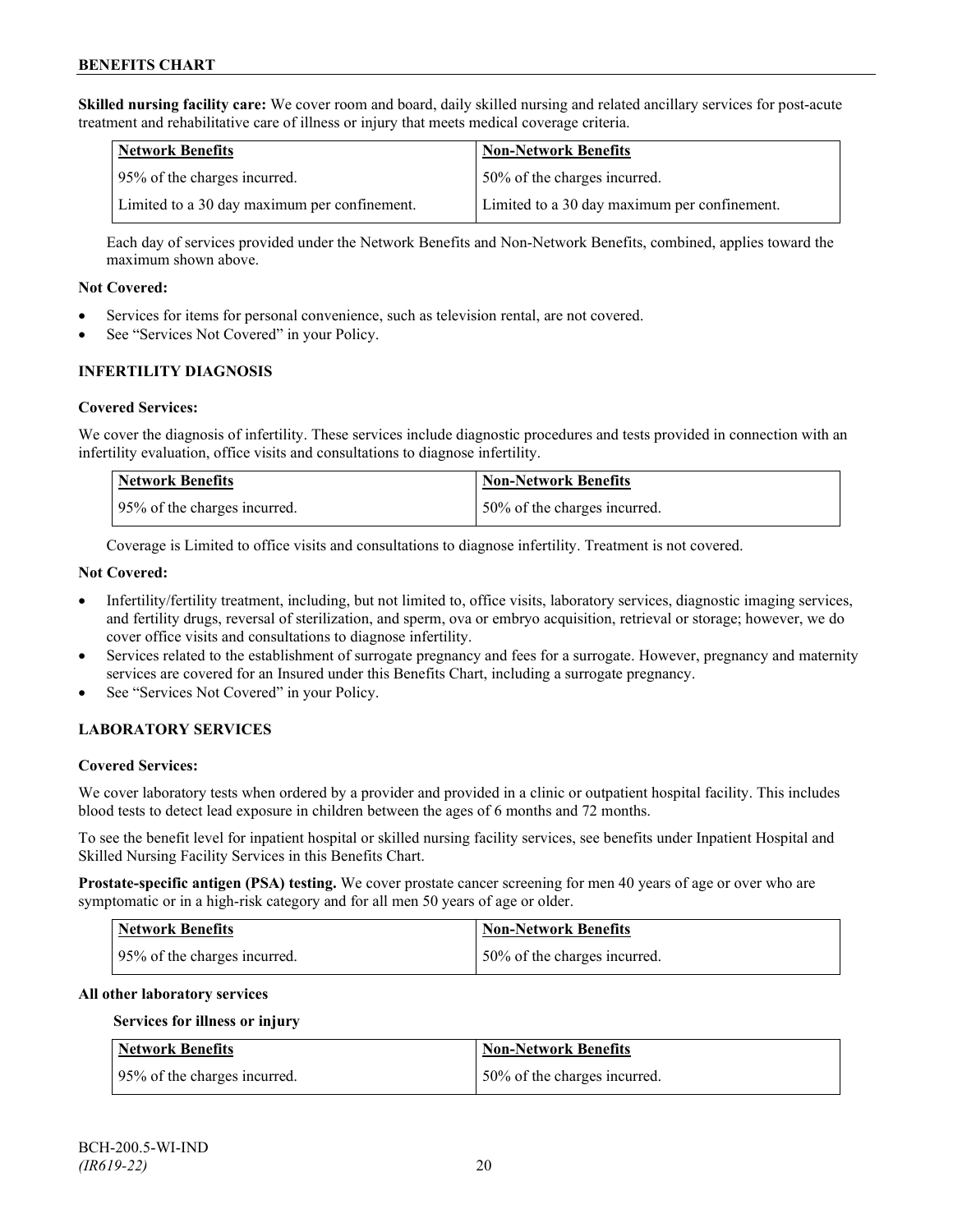# **Preventive services**

Laboratory services associated with preventive services are covered at the benefit level shown in the "Preventive Services" section of this Benefits Chart.

#### **Not Covered:**

See "Services Not Covered" in your Policy.

# **MASTECTOMY RECONSTRUCTION BENEFIT**

#### **Covered Services:**

We cover reconstruction of the breast on which the mastectomy has been performed; surgery and reconstruction of the other breast to produce symmetrical appearance, and prostheses and physical complications of all stages of mastectomy, including lymphedemas.

| <b>Network Benefits</b>                               | <b>Non-Network Benefits</b>                           |
|-------------------------------------------------------|-------------------------------------------------------|
| Coverage level is same as corresponding Network       | Coverage level is same as corresponding Non-Network   |
| Benefits, depending on type of service provided, such | Benefits, depending on type of service provided, such |
| as Office Visits for Illness or Injury, Inpatient or  | as Office Visits for Illness or Injury, Inpatient or  |
| <b>Outpatient Hospital Services.</b>                  | <b>Outpatient Hospital Services.</b>                  |

#### **Not Covered:**

See "Services Not Covered" in your Policy.

### **MEDICATION THERAPY DISEASE MANAGEMENT PROGRAM**

#### **Covered Services:**

If you meet our criteria for coverage, you may qualify for our Medication Therapy Disease Management Program.

The program covers consultations with a designated Network pharmacist.

Covered services are based on established medical policies, which are subject to periodic review and modification by the medical directors. These medical policies (medical coverage criteria) are available by calling Member Services, or logging on to your "*my*HealthPartners" account at [healthpartners.com.](http://www.healthpartners.com/)

| <b>Network Benefits</b>                                     | <b>Non-Network Benefits</b> |
|-------------------------------------------------------------|-----------------------------|
| 100% of the charges incurred.<br>Deductible does not apply. | No coverage.                |

#### **Not Covered:**

See "Services Not Covered" in your Policy.

### **OFFICE VISITS FOR ILLNESS OR INJURY**

#### **Covered Services:**

We cover the following when medically necessary: professional medical and surgical services and related supplies, including biofeedback, of physicians and other health care providers; blood and blood products (unless replaced) and blood derivatives.

We cover diagnosis and treatment of illness or injury to the eyes. Where contact or eye glass lenses are prescribed as medically necessary for the post-operative treatment of cataracts or for the treatment of aphakia, acute or chronic corneal pathology or keratoconus, we cover the initial evaluation, lenses and fitting. Insureds must pay for lens replacement beyond the initial pair.

Services received via video, e-visit or telephone are covered under the "Telehealth/Telemedicine Services" section.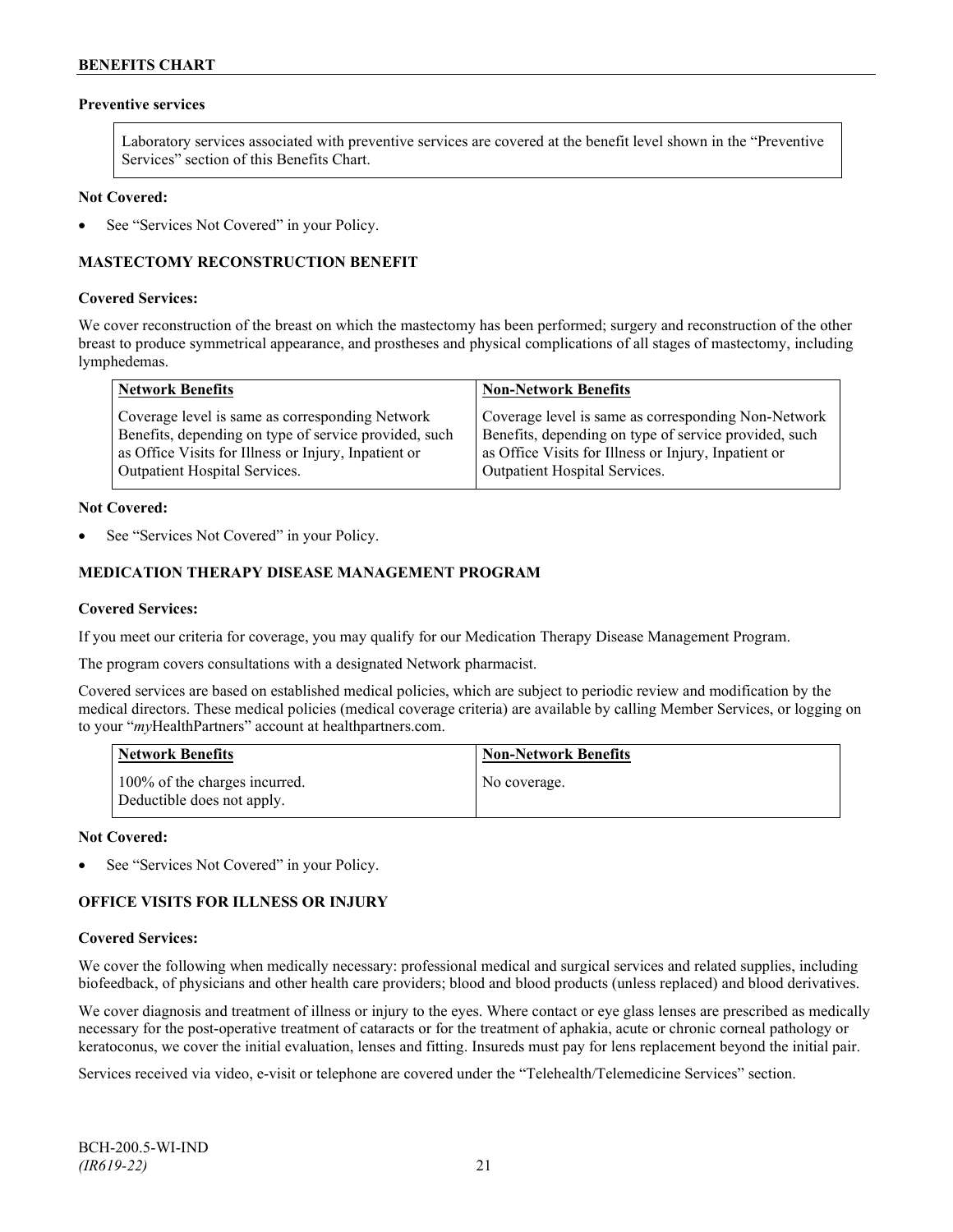#### **Office visits**

| <b>Network Benefits</b>      | Non-Network Benefits         |
|------------------------------|------------------------------|
| 95% of the charges incurred. | 50% of the charges incurred. |

#### **Convenience clinics**

| <b>Network Benefits</b>      | <b>Non-Network Benefits</b>  |
|------------------------------|------------------------------|
| 95% of the charges incurred. | 50% of the charges incurred. |

#### **First four visits**

If any of the first four visits are mental health and substance use disorder treatment visits, urgent care visits, office visits, convenience clinic visits, telephone visits or E-visits (other than Virtuwell) they are covered at 100%, not subject to the deductible.

Then services will be covered at the coinsurance and deductible indicated for mental health and substance use disorder visits, urgent care visits, office visits, convenience clinic visits, telephone visits or E-visits (other than Virtuwell).

Physician services are included; however, charges for day treatment services, group visits, office procedures, laboratory, radiology and other ancillary services are not included and will be subject to your deductible and coinsurance.

### **Injections administered in a physician's office, other than immunizations**

### **Allergy injections**

| Network Benefits             | <b>Non-Network Benefits</b>  |
|------------------------------|------------------------------|
| 95% of the charges incurred. | 50% of the charges incurred. |

#### **All other injections**

| Network Benefits             | <b>Non-Network Benefits</b>  |
|------------------------------|------------------------------|
| 95% of the charges incurred. | 50% of the charges incurred. |

#### **Not Covered:**

- Court ordered treatment, except as described in this Benefits Chart. Any resulting court ordered treatment for mental health services will be subject to the Policy's requirement for medical necessity.
- See "Services Not Covered" in your Policy.

# **PEDIATRIC EYEWEAR**

# **Covered Services:**

We cover pediatric eyewear for children.

Routine eye exams are covered under the "Preventive Services" section.

| <b>Network Benefits</b>      | Non-Network Benefits |
|------------------------------|----------------------|
| 95% of the charges incurred. | No coverage.         |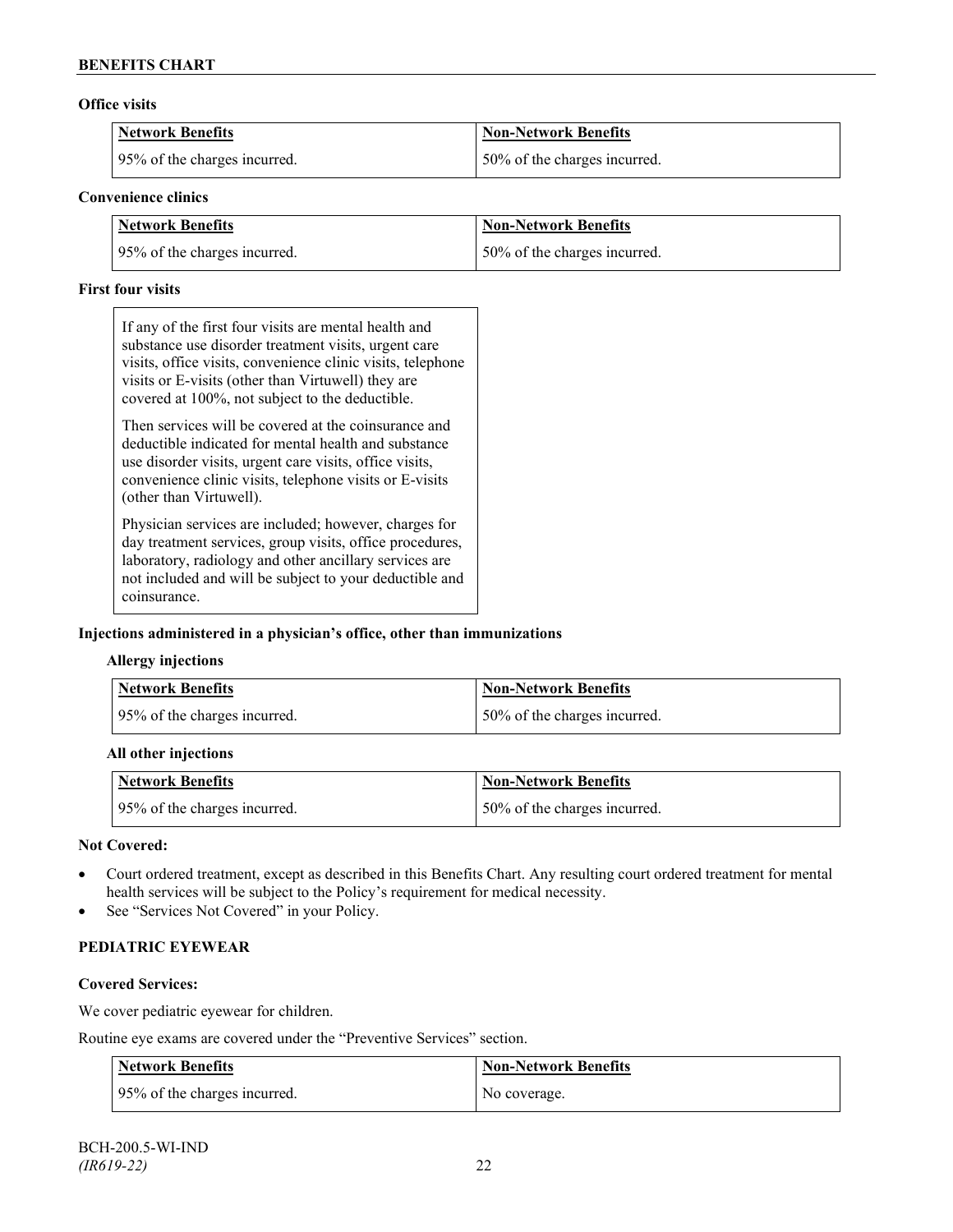# **Limitations:**

- Coverage under this provision will continue until the end of the month in which the child turns 19.
- Limited to one of the following per calendar year:
	- o one pair of eyeglasses including one set of prescription lenses, frames from the designated eyewear collection, and anti scratch coating; or
	- o one pair of non-disposable contact lenses; or
	- o a one year supply of disposable contact lenses.
- Contact lens fittings are limited to two per calendar year.

# **Not Covered:**

- Frames that are not included in the designated eyewear collection are not covered. However, one pair of lenses will be covered if a member chooses frames outside the designated eyewear collection.
- More than one pair of lenses or frames or non-disposable contacts per calendar year, regardless of the reason. This includes replacement of eyeglasses or contact lenses due to loss, breakage, theft, or change in prescription.
- Safety glasses or goggles for sports or vocational reasons.
- Upgrades including, but not limited to, UV protection and no-line multifocal lenses.
- See "Services Not Covered" in your Policy.

# **PHYSICAL THERAPY, OCCUPATIONAL THERAPY, SPEECH THERAPY AND OTHER SPECIFIED THERAPIES**

# **Covered Services:**

We cover the following physical therapy, occupational therapy and speech therapy services:

- Medically necessary rehabilitative care to correct the effects of illness or injury.
- Habilitative services rendered for congenital, developmental or medical conditions which have significantly Limited the successful initiation of normal speech and normal motor development.

Massage therapy which is performed in conjunction with other treatment/modalities by a physical or occupational therapist, is part of a prescribed treatment plan and is not billed separately is covered.

We cover services provided in a clinic. We also cover physical therapy provided in an outpatient hospital facility. To see the benefit level for inpatient hospital or skilled nursing facility services, see benefits under "Inpatient Hospital and Skilled Nursing Facility Services".

## **Rehabilitative care**

| <b>Network Benefits</b>                                                                       | <b>Non-Network Benefits</b>                                                                   |
|-----------------------------------------------------------------------------------------------|-----------------------------------------------------------------------------------------------|
| 95% of the charges incurred.                                                                  | 50% of the charges incurred.                                                                  |
| Physical, Occupational and Speech Therapy are<br>Limited to 20 visits each per calendar year. | Physical, Occupational and Speech Therapy are<br>Limited to 20 visits each per calendar year. |

In addition to the services provided above, we cover a minimum of:

- 20 visits per calendar year for pulmonary rehabilitation therapy,
- 36 visits per calendar year for cardiac rehabilitation therapy,
- 30 visits per calendar year for post-cochlear implant aural therapy,
- 20 visits per calendar year for cognitive rehabilitation therapy.

The maximum number of visits are combined for Network Benefits and Non-Network Benefits.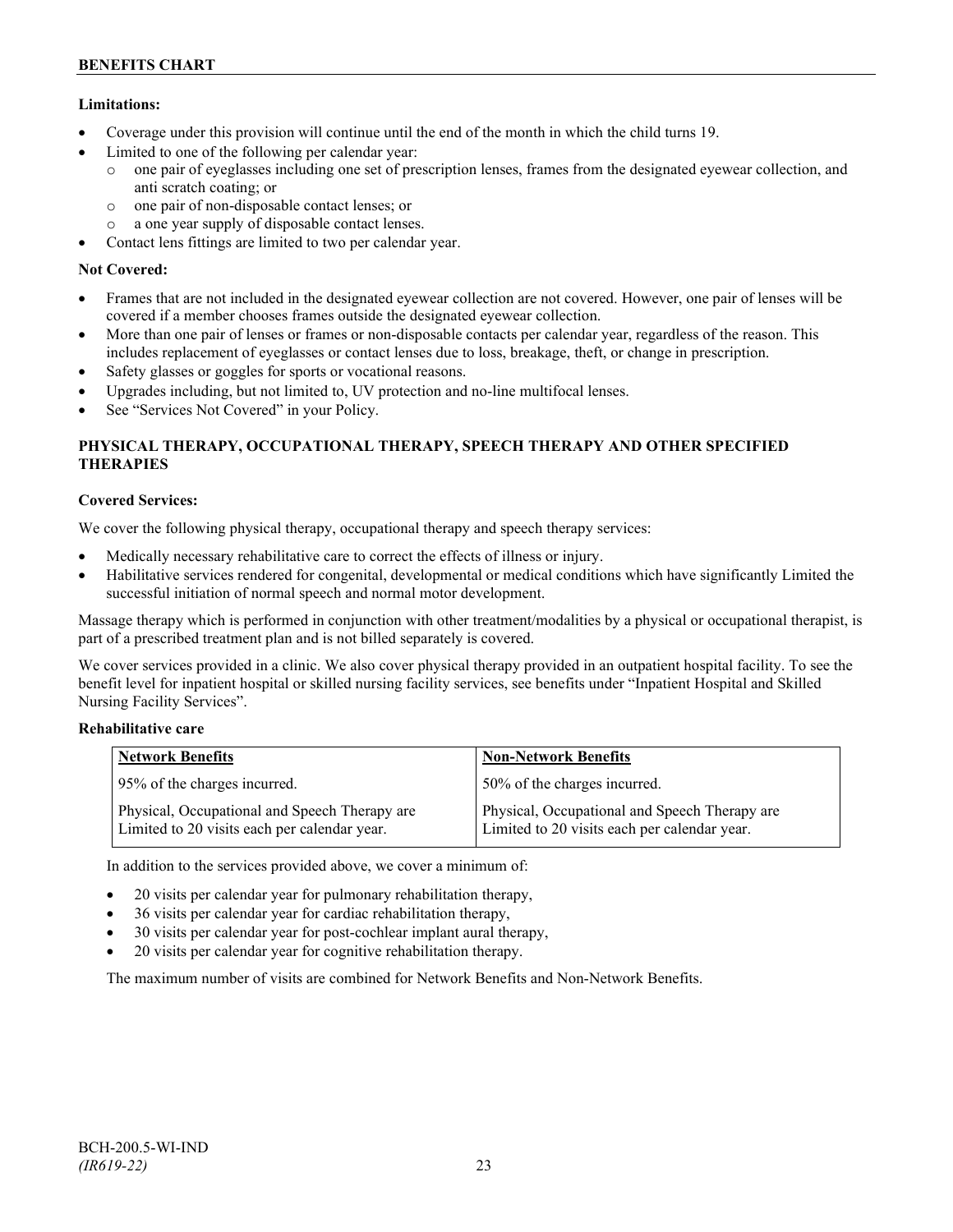# **Habilitative care**

| <b>Network Benefits</b>                                                                       | <b>Non-Network Benefits</b>                                                                   |
|-----------------------------------------------------------------------------------------------|-----------------------------------------------------------------------------------------------|
| 95% of the charges incurred.                                                                  | 50% of the charges incurred.                                                                  |
| Physical, Occupational and Speech Therapy are<br>Limited to 20 visits each per calendar year. | Physical, Occupational and Speech Therapy are<br>Limited to 20 visits each per calendar year. |

The maximum number of visits is combined for Network Benefits and Non-Network Benefits.

#### **Not Covered:**

- Massage therapy for the purpose of comfort or convenience of the Insured.
- See "Services Not Covered" in your Policy.

# **PRESCRIPTION DRUG SERVICES**

#### **Covered Services:**

We cover prescription drugs and medications that can be self-administered or are administered in a physician's office.

#### **For Network Benefits, drugs and medications must be obtained at a network pharmacy.**

#### **If a copayment is required, you must pay one copayment for each 30-day supply, or portion thereof.**

#### **Outpatient drugs (except as specified below)**

| <b>Network Benefits</b>                                                                                                                                                                                                                                                                                                                                                      | <b>Non-Network Benefits</b>  |
|------------------------------------------------------------------------------------------------------------------------------------------------------------------------------------------------------------------------------------------------------------------------------------------------------------------------------------------------------------------------------|------------------------------|
| 100% of the charges incurred, subject to a<br>copayment of \$5 for generic low cost formulary drugs,<br>and 100% of the charges incurred, subject to a<br>copayment of \$25 for generic high cost formulary<br>drugs.<br>Deductible does not apply.                                                                                                                          | 50% of the charges incurred. |
| Brand name formulary drugs are covered at 95% of the<br>charges incurred.                                                                                                                                                                                                                                                                                                    |                              |
| Non-formulary drugs are covered at 50% of the charges<br>incurred.                                                                                                                                                                                                                                                                                                           |                              |
| In no event will your cost for a formulary insulin drug<br>exceed \$25. Deductible does not apply to formulary<br>insulin drugs.                                                                                                                                                                                                                                             |                              |
| Oral chemotherapy drugs are included on the<br>Specialty Drug List. However, you pay the applicable<br>outpatient drug benefit. As required by Wisconsin law,<br>you will not pay higher cost sharing (deductible,<br>copayment or coinsurance) for orally administered<br>chemotherapy drugs than you pay for injected or<br>intravenously administered chemotherapy drugs. |                              |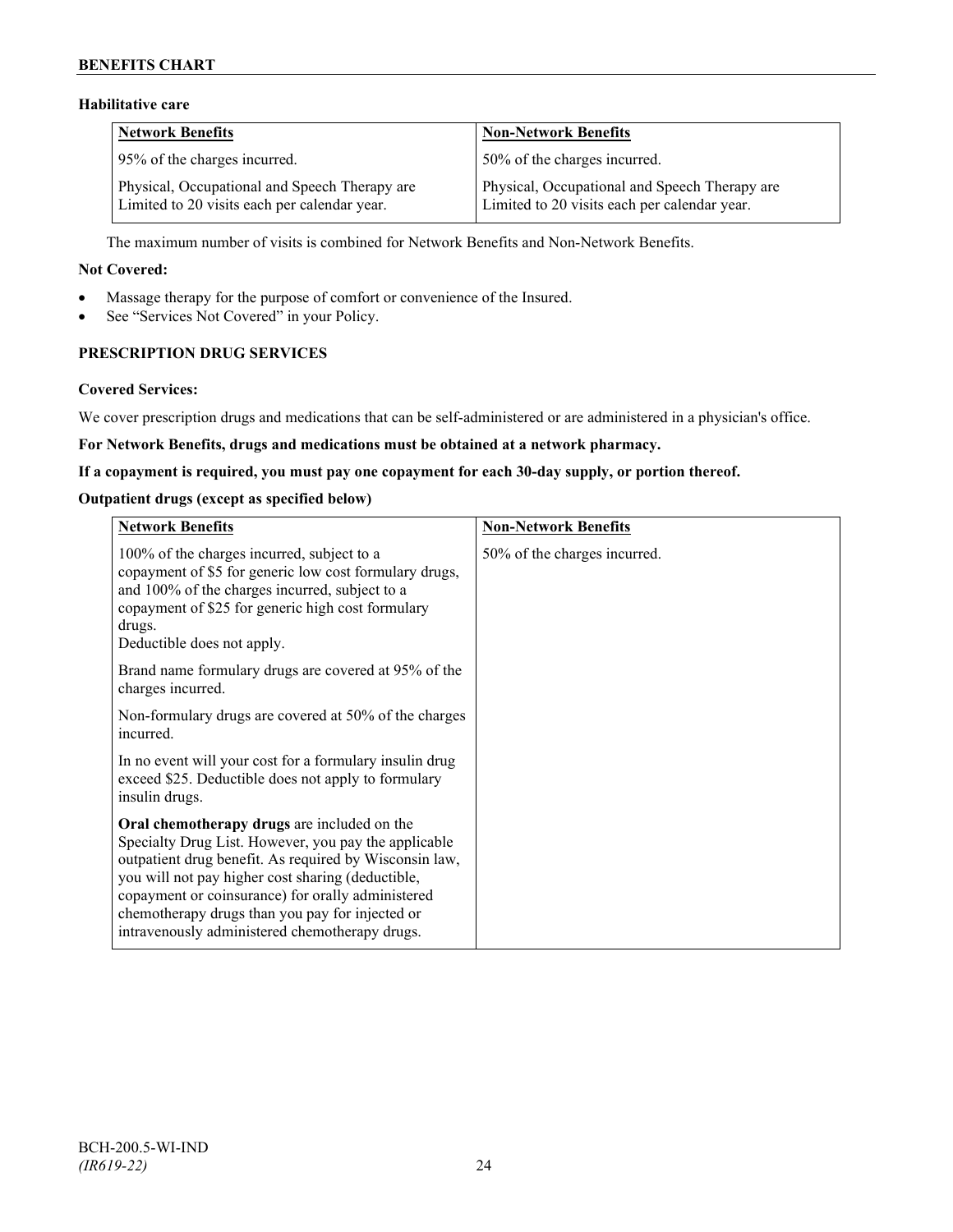# **Mail order drugs**

| <b>Network Benefits</b>                                                                                                                                                                                                                                                                                                 | <b>Non-Network Benefits</b>                                                                                |
|-------------------------------------------------------------------------------------------------------------------------------------------------------------------------------------------------------------------------------------------------------------------------------------------------------------------------|------------------------------------------------------------------------------------------------------------|
| For your convenience, you may also get up to a 90-day<br>supply of outpatient prescription drugs that can be self-<br>administered through the designated mail order service.<br>Outpatient drugs ordered through this service are<br>covered at the benefit percent and copayments shown in<br>Outpatient Drugs above. | Mail order drugs are only available through the<br>designated mail order service.<br>See Network Benefits. |
| Specialty Drugs are not available through the mail order<br>service.                                                                                                                                                                                                                                                    |                                                                                                            |

### **Specialty drugs that are self-administered**

| <b>Network Benefits</b>                                                                                                                                                                                                                                                                                                                                                      | <b>Non-Network Benefits</b> |
|------------------------------------------------------------------------------------------------------------------------------------------------------------------------------------------------------------------------------------------------------------------------------------------------------------------------------------------------------------------------------|-----------------------------|
| 50% of the charges incurred.                                                                                                                                                                                                                                                                                                                                                 | No coverage.                |
| Oral chemotherapy drugs are included on the<br>Specialty Drug List. However, you pay the applicable<br>outpatient drug benefit. As required by Wisconsin law,<br>you will not pay higher cost sharing (deductible,<br>copayment or coinsurance) for orally administered<br>chemotherapy drugs than you pay for injected or<br>intravenously administered chemotherapy drugs. |                             |

Specialty Drugs are Limited to drugs on the Specialty Drug List and must be obtained from a designated vendor.

### **Tobacco cessation drugs are covered for all FDA approved tobacco cessation drugs**

| <b>Network Benefits</b>                                     | <b>Non-Network Benefits</b>  |
|-------------------------------------------------------------|------------------------------|
| 100% of the charges incurred.<br>Deductible does not apply. | 50% of the charges incurred. |

### **Contraceptive drugs**

| <b>Network Benefits</b>                                                                                                                                         | <b>Non-Network Benefits</b>  |
|-----------------------------------------------------------------------------------------------------------------------------------------------------------------|------------------------------|
| 100% of the charges incurred for formulary drugs.<br>Deductible does not apply.                                                                                 | 50% of the charges incurred. |
| If a physician requests that a Non-Formulary<br>contraceptive drug be dispensed as written, the drug<br>will be covered at 100%, not subject to the deductible. |                              |

**ACA preventive medications.** We cover preventive medications currently recommended by USPSTF with an A or B rating if they are prescribed by your medical provider and they are listed on our Commercial ACA Preventive Drug List. Preventive medications are subject to periodic review and modification. Changes would be effective in accordance with the federal rules and reflected in our current medical coverage criteria for preventive care services.

| <b>Network Benefits</b>                                     | <b>Non-Network Benefits</b>  |
|-------------------------------------------------------------|------------------------------|
| 100% of the charges incurred.<br>Deductible does not apply. | 50% of the charges incurred. |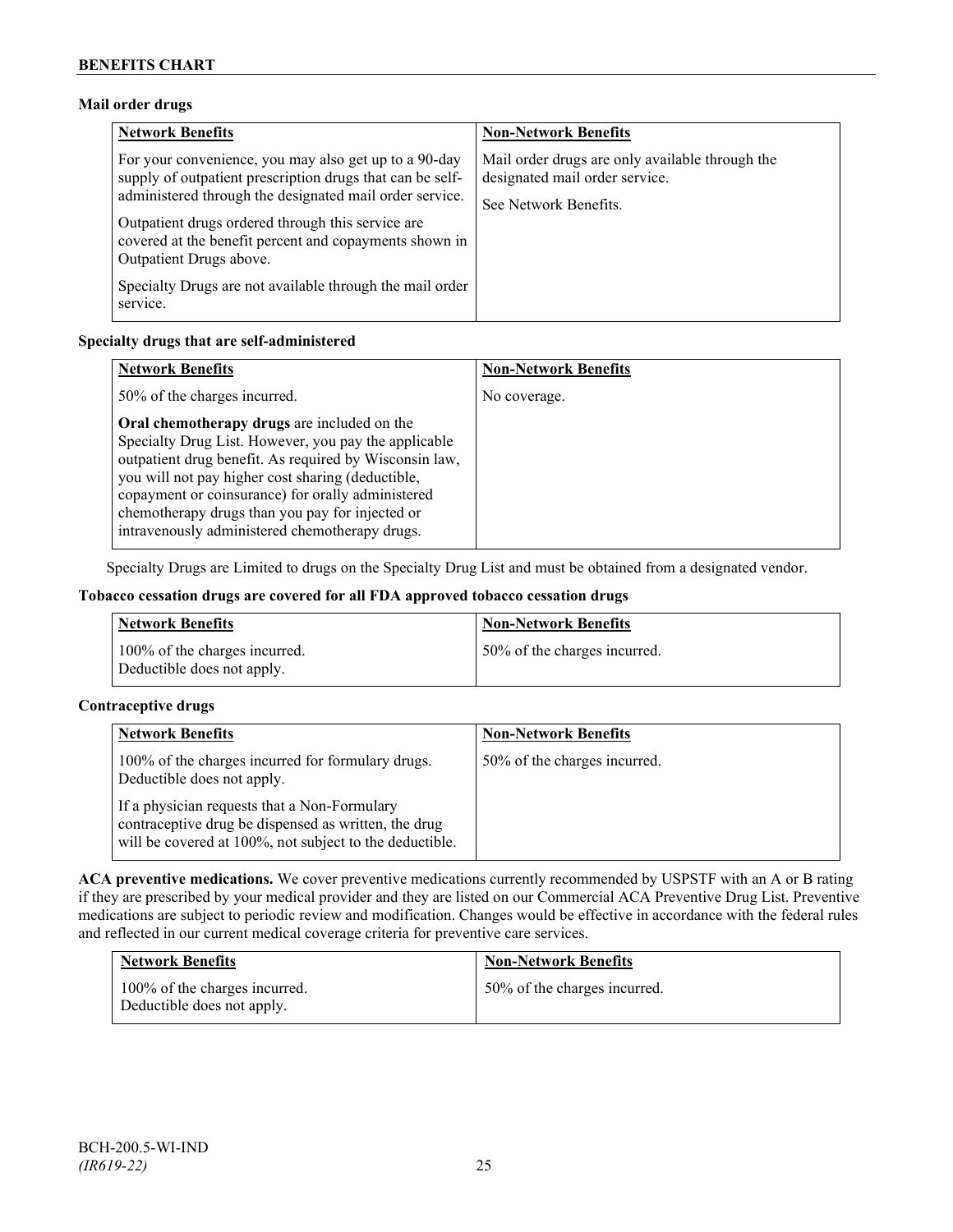# **Limitations:**

- Certain drugs may require prior authorization as indicated on the Formulary. HealthPartners may require prior authorization for the drug and also the site where the drug will be provided. Certain drugs are subject to our utilization review process and quantity limits.
- Certain non-formulary drugs require prior authorization. In addition, certain drugs may be subject to any quantity limits applied as part of our trial program. The trial drug program applies to new prescriptions for certain drugs which have high toxicity, low tolerance, high costs and/or high potential for waste. Trial drugs are indicated on the formulary and/or the Specialty Drug List. Your first fill of a trial drug may be limited to less than a month supply. If the drug is well tolerated and effective, you will receive the remainder of your first month supply.
- If an Insured requests a brand name drug when there is a generic equivalent, the brand name drug will be covered up to the charge that would apply to the generic drug, minus any required copayment. If a physician requests that a brand name drug be dispensed as written, the drug will be paid at the non-formulary benefit.
- We may require Insureds to try over-the-counter (OTC) drug alternatives before approving more costly formulary prescription drugs.
- Unless otherwise specified in the Prescription Drug Services section, you may receive up to a 30-day supply per prescription.
- New prescriptions to treat certain chronic conditions are Limited to a 30-day supply.
- A 90-day supply will be covered and dispensed only at pharmacies that participate in our extended day supply program.
- No more than a 30-day supply of Specialty Drugs will be covered and dispensed at a time unless it's a manufacturer supplied drug that cannot be split that supplies the Insured with more than a 30-day supply.

### **Not Covered:**

- Replacement of prescription drugs, medications, equipment and supplies due to loss, damage or theft.
- Nonprescription (over-the-counter) drugs or medications, including, but not Limited to, vitamins, supplements, homeopathic remedies, and non-FDA approved drugs, unless listed on the Formulary and prescribed by a physician or legally authorized health care provider under applicable state and federal law. This exclusion does not include over-thecounter contraceptives for women as allowed under the Affordable Care Act when the Insured obtains a prescription for the item. In addition, if the Insured obtains a prescription, this exclusion does not include aspirin to prevent cardiovascular disease for men and women of certain ages; folic acid supplements for women who may become pregnant; fluoride chemoprevention supplements for children without fluoride in their water source; and iron supplements for children ages 6-12 months who are at risk for anemia.
- All drugs for the treatment of sexual dysfunction.
- All drugs for the treatment of growth deficiency.
- Fertility drugs.
- Medical cannabis.
- Drugs on the Excluded Drug List. The Excluded Drug List includes select drugs within a therapy class that are not eligible for coverage. This includes drugs that may be excluded for certain indications. The Excluded Drug List is available at [healthpartners.com.](http://www.healthpartners.com/)
- Drugs that are newly approved by the FDA until they are reviewed and approved by HealthPartners Pharmacy and Therapeutics Committee.
- Medical devices approved by the FDA will not be covered under the Prescription Drug Services section unless they are on our formulary. Covered medical devices are generally submitted and reimbursed under your medical benefits.
- See "Services Not Covered" in your Policy.

### **PREVENTIVE SERVICES**

### **Applicable Definitions:**

**Routine Preventive Services** are routine healthcare services that include screenings, check-ups and counseling to prevent illness, disease or other health problems before symptoms occur.

**Diagnostic Services** are services to help a provider understand your symptoms, diagnose illness and decide what treatment may be needed. They may be the same services that are listed as preventive services, but they are being used as diagnostic services. Your provider will determine if these services are preventive or diagnostic. These services are not preventive if received as part of a visit to diagnose, manage or maintain an acute or chronic medical condition, illness or injury. When that occurs, unless otherwise indicated below, standard deductibles, copayments or coinsurance apply.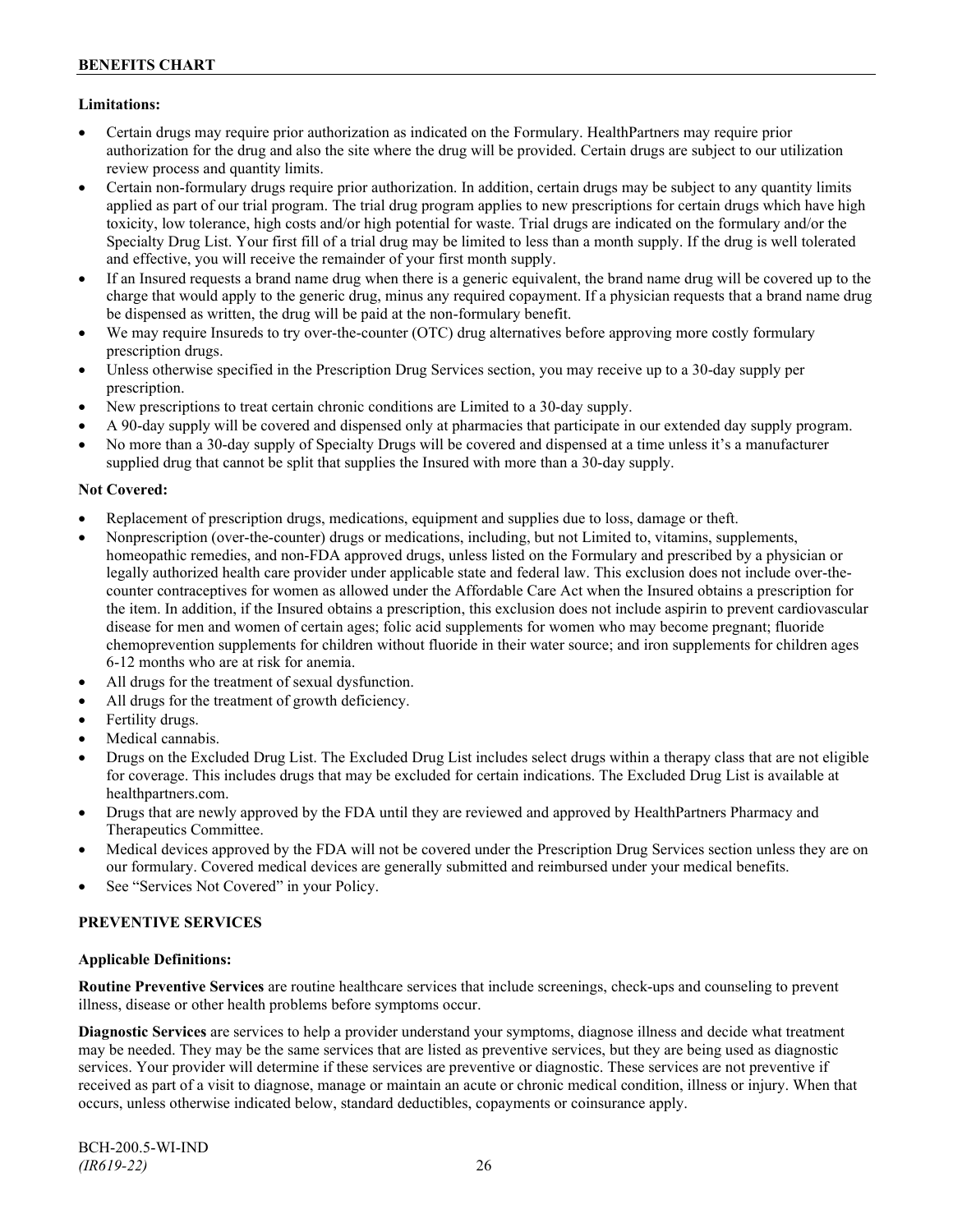# **Covered Services:**

We cover preventive services that meet any of the requirements under the Affordable Care Act (ACA) shown in the bulleted items below. These preventive services are covered at 100% under the Network Benefits with no deductible, copayments or coinsurance. (If a preventive service is not required by the ACA and it is covered at a lower benefit level, it will be specified below.) Preventive benefits mandated under the ACA are subject to periodic review and modification. Changes would be effective in accordance with the federal rules. Preventive services mandated by the ACA include:

- Evidence-based items or services that have in effect a rating of A or B in the current recommendations of the United States Preventive Services Task Force with respect to the individual;
- Immunizations for routine use in children, adolescents, and adults that have in effect a recommendation from the Advisory Committee on Immunization Practices of the Centers for Disease Control and Prevention with respect to the individual;
- With respect to infants, children, and adolescents, evidence-informed preventive care and screenings provided for in comprehensive guidelines supported by the Health Resources and Services Administration; and
- With respect to women, preventive care and screenings provided for in comprehensive guidelines supported by the Health Resources and Services Administration.

Covered services are based on established medical policies, which are subject to periodic review and modification by the medical directors. These medical policies (medical coverage criteria) are available by calling Member Services, or logging on to your "*my*HealthPartners" account at [healthpartners.com.](http://www.healthpartners.com/)

### **ACA and state mandated preventive services are covered as follows:**

**Routine health exams and periodic health assessments**. A physician or health care provider will counsel you as to how often health assessments are needed based on age, sex and health status. This includes screening and counseling for tobacco cessation and all FDA approved tobacco cessation medications including over-the-counter drugs (as shown in the Prescription Drug Services section).

| <b>Network Benefits</b>                                     | <b>Non-Network Benefits</b>  |
|-------------------------------------------------------------|------------------------------|
| 100% of the charges incurred.<br>Deductible does not apply. | 50% of the charges incurred. |

**Child health supervision services.** This includes pediatric preventive services such as newborn screenings, appropriate immunizations, developmental assessments and laboratory services appropriate to the age of the child from birth to 72 months, and appropriate immunizations to age 18.

| <b>Network Benefits</b>                                     | <b>Non-Network Benefits</b>  |
|-------------------------------------------------------------|------------------------------|
| 100% of the charges incurred.<br>Deductible does not apply. | 50% of the charges incurred. |

#### **Routine prenatal care and exams**

| Network Benefits                                            | <b>Non-Network Benefits</b>  |
|-------------------------------------------------------------|------------------------------|
| 100% of the charges incurred.<br>Deductible does not apply. | 50% of the charges incurred. |

**Routine postnatal care.** This includes health exams, assessments, education and counseling relating to the period immediately after childbirth.

| <b>Network Benefits</b>                                     | <b>Non-Network Benefits</b>  |
|-------------------------------------------------------------|------------------------------|
| 100% of the charges incurred.<br>Deductible does not apply. | 50% of the charges incurred. |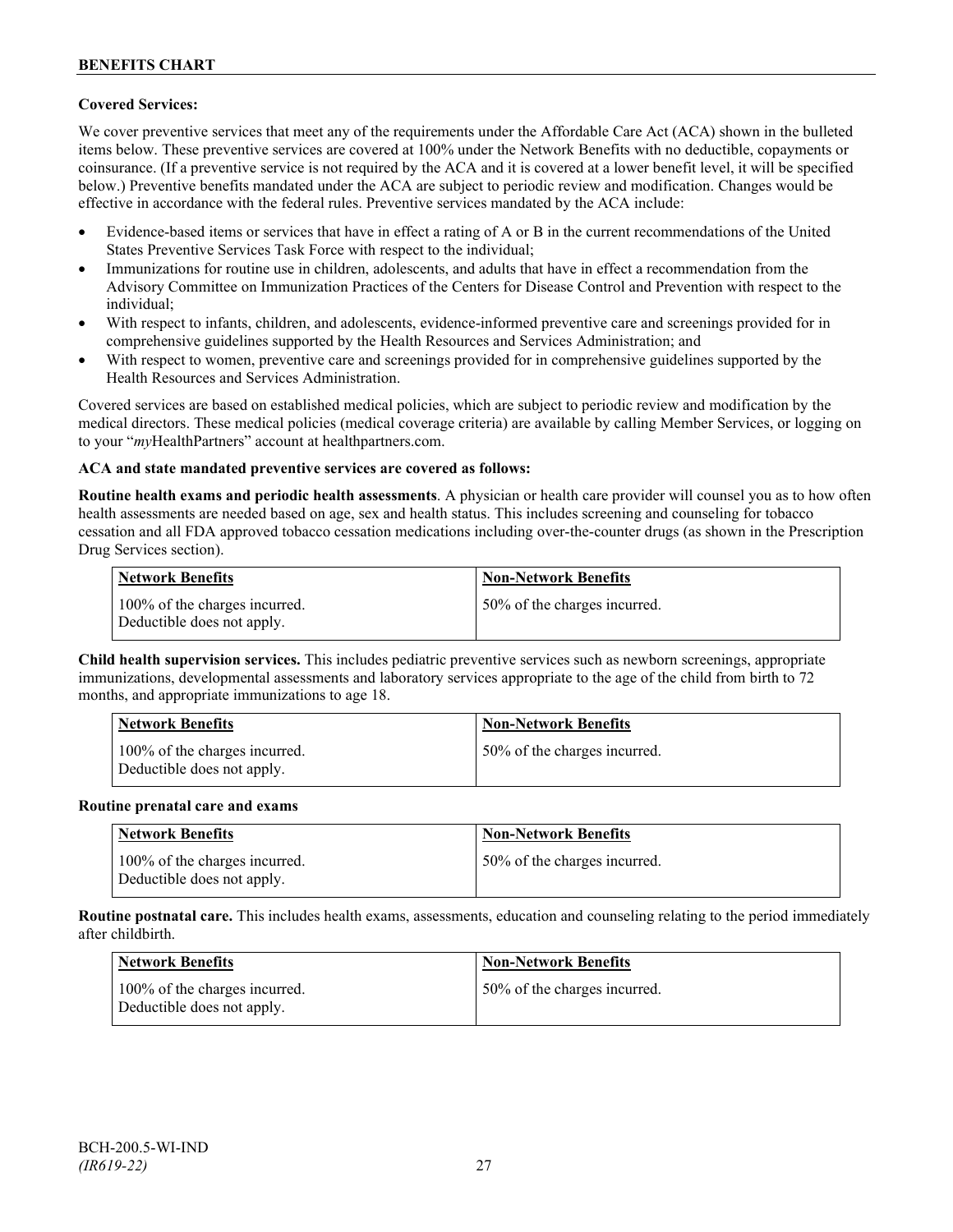**Routine screening procedures for cancer.** This includes colorectal screening, digital rectal examinations and other cancer screenings recommended by the USPSTF with an A or B rating. Women's preventive health services below describe additional routine screening procedures for cancer.

| <b>Network Benefits</b>                                     | <b>Non-Network Benefits</b>  |
|-------------------------------------------------------------|------------------------------|
| 100% of the charges incurred.<br>Deductible does not apply. | 50% of the charges incurred. |

#### **Routine eye and hearing exams for members under the age of 22**

| Network Benefits                                            | <b>Non-Network Benefits</b>  |
|-------------------------------------------------------------|------------------------------|
| 100% of the charges incurred.<br>Deductible does not apply. | 50% of the charges incurred. |

**Professional voluntary family planning services.** This includes services to prevent or delay a pregnancy, including counseling and education. Services must be provided by a licensed provider.

| Network Benefits                                            | <b>Non-Network Benefits</b>   |
|-------------------------------------------------------------|-------------------------------|
| 100% of the charges incurred.<br>Deductible does not apply. | 150% of the charges incurred. |

#### **Adult immunizations**

| <b>Network Benefits</b>       | <b>Non-Network Benefits</b>   |
|-------------------------------|-------------------------------|
| 100% of the charges incurred. | 100% of the charges incurred. |
| Deductible does not apply.    | Deductible does not apply.    |

**Women's preventive health services.** This includes mammograms, screenings for cervical cancer (pap smears), breast pumps, human papillomavirus (HPV) testing, counseling for sexually transmitted infections, counseling and screening for human immunodeficiency virus (HIV), and all FDA approved contraceptive methods as prescribed by a doctor, sterilization procedures, education and counseling (see the Prescription Drug Services section for coverage of oral contraceptive drugs). We also provide genetic screening for BRCA if someone in your family has the gene or you have a diagnosis of cancer.

The U.S. Preventive Services Task Force (USPSTF) recommends screening mammography, with or without clinical breast examination (CBE), every 1-2 years for women aged 40 and older. For women age 50 and older, we cover an annual mammogram.

| Network Benefits                                            | <b>Non-Network Benefits</b>  |
|-------------------------------------------------------------|------------------------------|
| 100% of the charges incurred.<br>Deductible does not apply. | 50% of the charges incurred. |

**Obesity screening and management.** We cover obesity screening and counseling for all ages during a routine preventive care exam. If you are age 18 or older and have a body mass index of 30 or more, we also cover intensive obesity management to help you lose weight. Your primary care doctor can coordinate these services.

| <b>Network Benefits</b>                                     | Non-Network Benefits         |
|-------------------------------------------------------------|------------------------------|
| 100% of the charges incurred.<br>Deductible does not apply. | 50% of the charges incurred. |

#### **In addition to any ACA or state mandated preventive services referenced above, we cover the following eligible preventive services:**

#### **Routine hearing exams for adults age 22 and older**

| Network Benefits             | <b>Non-Network Benefits</b>  |
|------------------------------|------------------------------|
| 95% of the charges incurred. | 50% of the charges incurred. |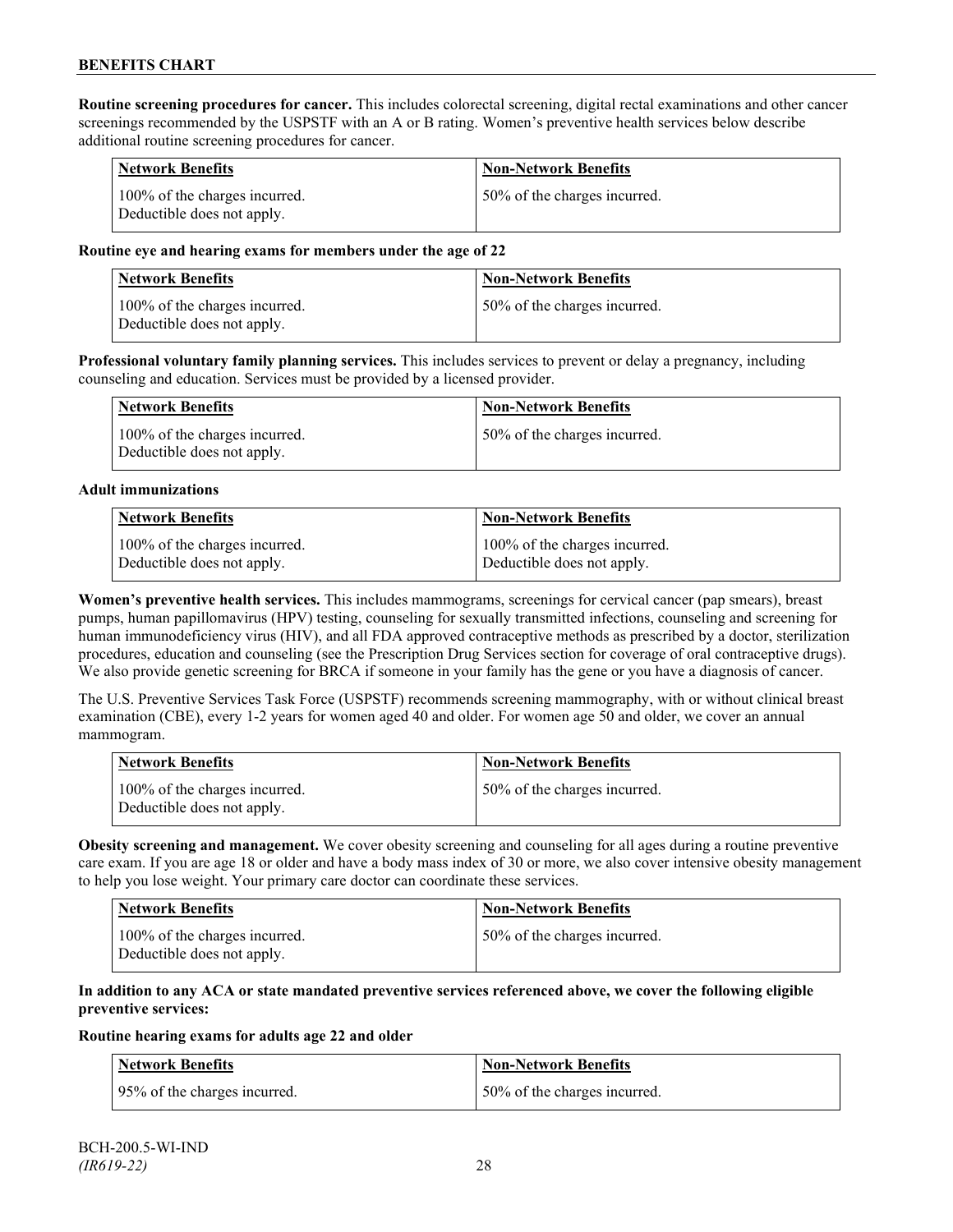#### **Eye exams for adults diagnosed with diabetes**

| <b>Network Benefits</b>                                     | <b>Non-Network Benefits</b>  |
|-------------------------------------------------------------|------------------------------|
| 100% of the charges incurred.<br>Deductible does not apply. | 50% of the charges incurred. |

**Ovarian cancer surveillance tests for women who are at risk.** "At risk for ovarian cancer" means (1) having a family history that includes any of the following: one or more first-degree or second-degree relatives with ovarian cancer, clusters of female relatives with breast cancer or nonpolyposis colorectal cancer; or (2) testing positive for BRCA1 or BRCA2 mutations. "Surveillance tests for ovarian cancer" means annual screening using: CA-125 serum tumor marker testing, transvaginal ultrasound, pelvic examination or other proven ovarian cancer screening tests currently being evaluated by the federal Food and Drug Administration or by the National Cancer Institute.

| <b>Network Benefits</b>                                 | <b>Non-Network Benefits</b>                             |
|---------------------------------------------------------|---------------------------------------------------------|
| Coverage level is same as corresponding Network         | Coverage level is same as corresponding Non-Network     |
| Benefit, depending on type of service provided, such as | Benefit, depending on type of service provided, such as |
| Diagnostic Imaging Services, Laboratory Services        | Diagnostic Imaging Services, Laboratory Services        |
| Office Visits for Illness or Injury, or Preventive      | Office Visits for Illness or Injury, or Preventive      |
| Services.                                               | Services.                                               |

#### **Limitations:**

• Services are not preventive if received as part of a visit to diagnose, manage or maintain an acute or chronic medical condition, illness or injury. When that occurs, unless otherwise indicated above, standard deductibles, copayments or coinsurance apply.

#### **Not Covered:**

- Routine eye exams for adults age 22 and older.
- See "Services Not Covered" in your Policy.

### **TELEHEALTH/TELEMEDICINE SERVICES**

#### **Definitions:**

**Telehealth, Telemedicine, or Virtual Care.** This is a means of communication between a health care professional and a patient. This includes the use of secure electronic information, imaging, and communication technologies, including:

- interactive audio or audio-video
- interactive audio with store-and-forward technology
- chat-based and email-based systems
- physician-to-physician consultation
- patient education
- data transmission
- data interpretation
- digital diagnostics (algorithm-enabled diagnostic support)
- digital therapeutics (the use of personal health devices and sensors, either alone or in combination with conventional drug therapies, for disease prevention and management)

#### Services can be delivered:

Synchronously: the patient and health care professional are engaging with one another at the same time; or Asynchronously: the patient and health care professional engage with each other at different points in time.

**Telephone Visits.** Live, synchronous, interactive encounters over the telephone between a patient and a healthcare provider.

**E-Visit or Chat-Based Visits.** Asynchronous online or mobile app encounters to discuss a patient's personal health information, vital signs, and other physiologic data or diagnostic images. The healthcare provider reviews and delivers a consultation, diagnosis, prescription or treatment plan after reviewing the patient's visit information.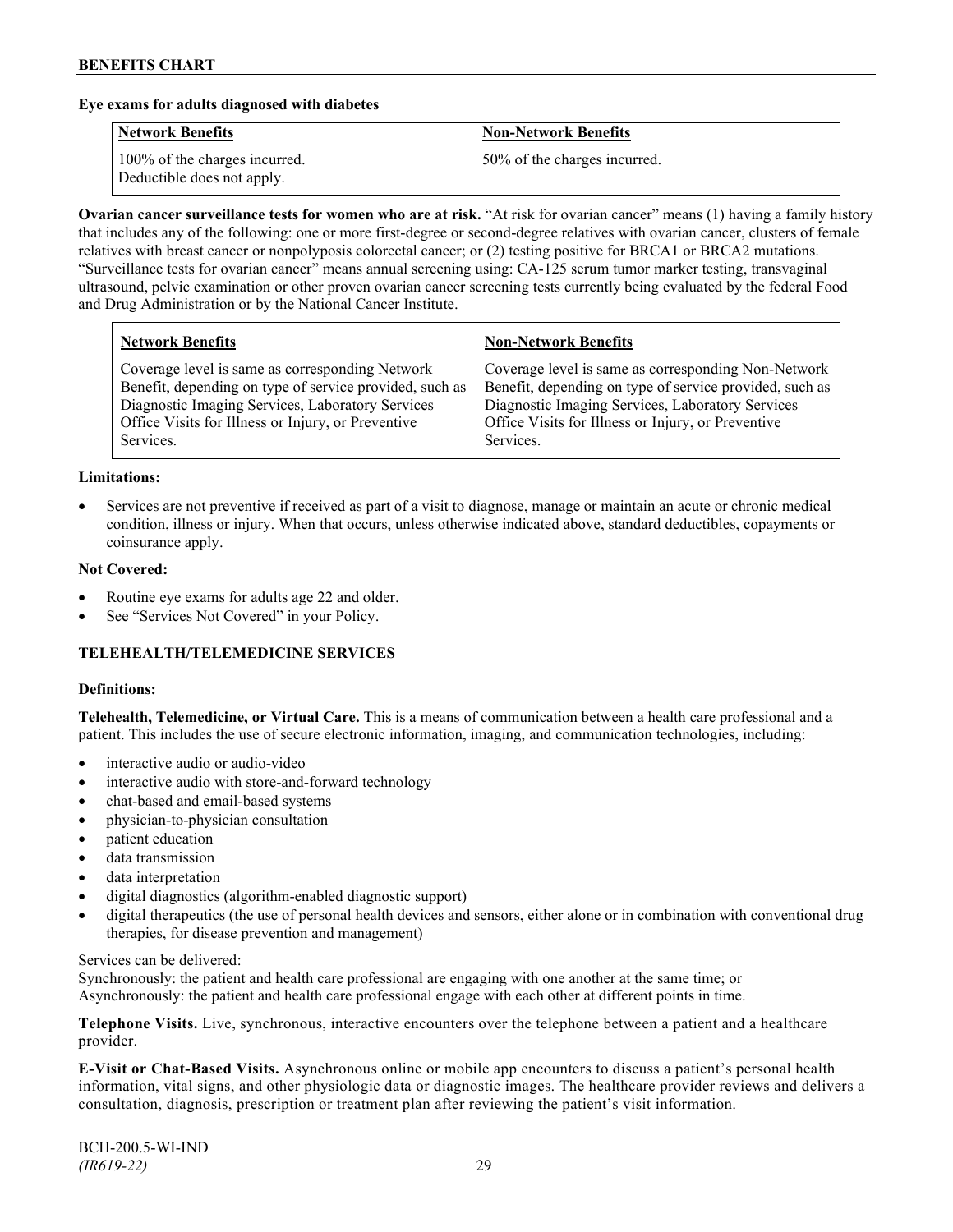**Virtuwell<sup>®</sup>**. This is an online service for you to receive a diagnosis and treatment for certain conditions, such as a cold, flu, ear pain and sinus infections. You may access the Virtuwell website at [virtuwell.com.](https://www.virtuwell.com/)

**Video Visits.** Live, synchronous, interactive encounters using secure web-based video between a patient and a healthcare provider.

#### **Covered Services:**

The Plan covers the following methods of receiving care for services that would be eligible under the Plan if the service were provided in person.

#### **Scheduled telephone visits**

| Network Benefits             | Non-Network Benefits          |
|------------------------------|-------------------------------|
| 95% of the charges incurred. | 150% of the charges incurred. |

#### **E-visits**

#### **Access to online care through Virtuwell at [virtuwell.com](http://www.virtuwell.com/)**

| Network Benefits                                            | <b>Non-Network Benefits</b> |
|-------------------------------------------------------------|-----------------------------|
| 100% of the charges incurred.<br>Deductible does not apply. | No coverage.                |

#### **All other E-visits**

| Network Benefits             | Non-Network Benefits         |
|------------------------------|------------------------------|
| 95% of the charges incurred. | 50% of the charges incurred. |

# **First four visits**

If any of the first four visits are mental health and substance use disorder treatment visits, urgent care visits, office visits, convenience clinic visits, telephone visits or E-visits (other than Virtuwell) they are covered at 100%, not subject to the deductible.

Then services will be covered at the coinsurance and deductible indicated for mental and substance use disorder treatment visits, urgent care visits, office visits, convenience clinic visits, telephone visits or Evisits (other than Virtuwell).

Physician services are included; however, charges for day treatment services, group visits, office procedures, laboratory, radiology and other ancillary services are not included and will be subject to your deductible and coinsurance.

#### **Not Covered:**

See "Services Not Covered" in your Policy.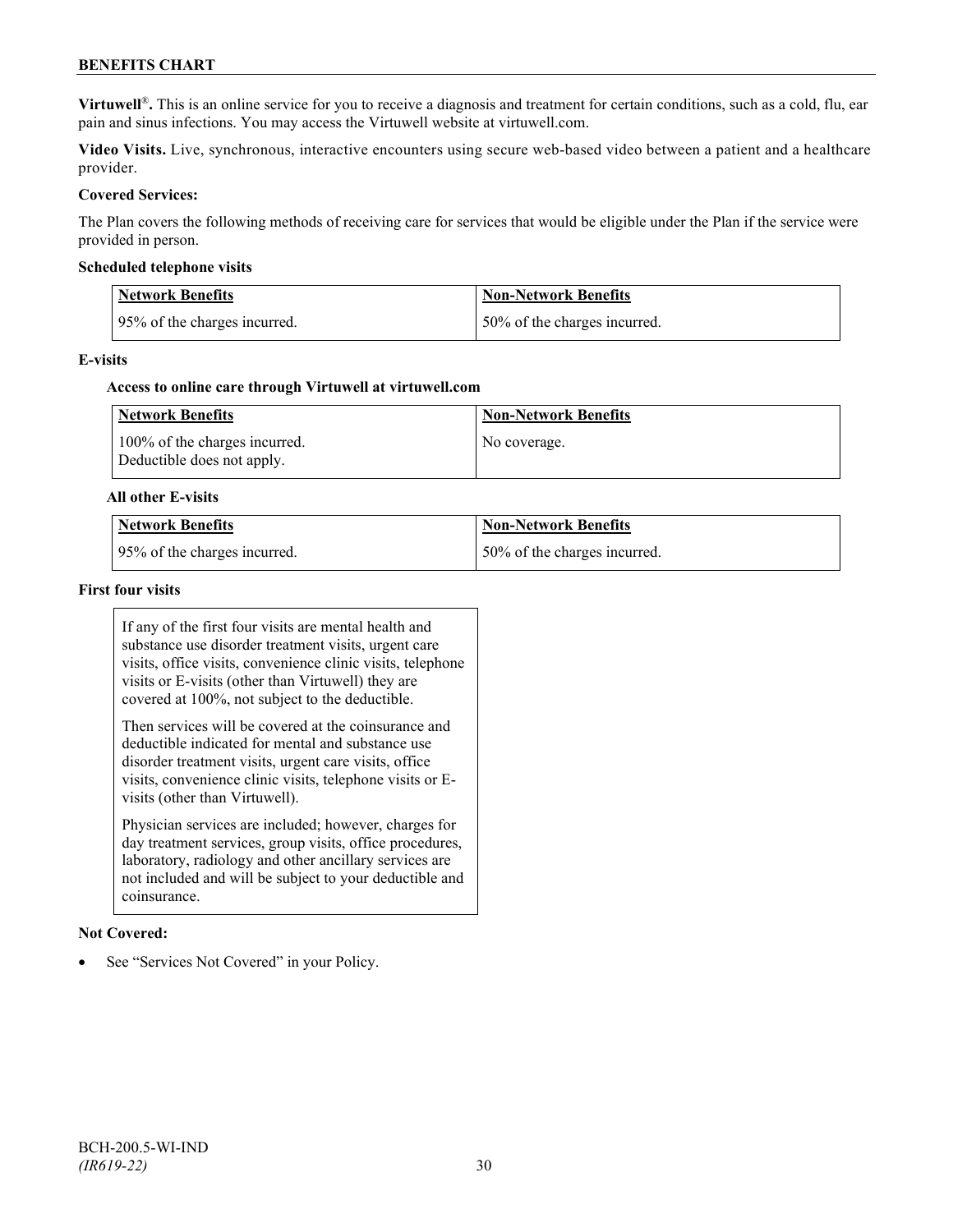# **TRANSPLANT SERVICES**

### **Applicable Definitions:**

**Autologous.** This is when the source of cells is from the individual's own marrow or stem cells.

**Allogeneic.** This is when the source of cells is from a related or unrelated donor's marrow or stem cells.

**Allogeneic Bone Marrow Transplant.** This is when the bone marrow is harvested from the related or unrelated donor and stored. The patient undergoes treatment which includes tumor ablation with high-dose chemotherapy and/or radiation. The bone marrow is reinfused (transplanted).

**Autologous Bone Marrow Transplant.** This is when the bone marrow is harvested from the individual and stored. The patient undergoes treatment which includes tumor ablation with high-dose chemotherapy and/or radiation. The bone marrow is reinfused (transplanted).

**Autologous/Allogeneic Stem Cell Support.** This is a treatment process that includes stem cell harvest from either bone marrow or peripheral blood, tumor ablation with high-dose chemotherapy and/or radiation, stem cell reinfusion, and related care. Autologous/allogeneic bone marrow transplantation and high dose chemotherapy with peripheral stem cell rescue/support are considered to be autologous/allogeneic stem cell support.

**Designated Transplant Center.** This is any health care provider, group or association of health care providers designated by us to provide services, supplies or drugs for specified transplants for our Insureds.

**Transplant Services.** This is transplantation (including retransplants) of the human organs or tissue listed below, including all related post-surgical treatment, follow-up care and drugs and multiple transplants for a related cause. Transplant services do not include other organ or tissue transplants or surgical implantation of mechanical devices functioning as a human organ, except surgical implantation of an FDA approved Ventricular Assist Device (VAD) or total artificial heart, functioning as a temporary bridge to heart transplantation.

Prior authorization is required prior to consultation to support coordination of care and benefits.

#### **Covered Services:**

We cover eligible transplant services (as defined above) while you are covered under your Policy. Transplants that will be considered for coverage are Limited to the following:

- Kidney transplants for end-stage disease.
- Cornea transplants for end-stage disease.
- Heart transplants for end-stage disease.
- Lung transplants or heart/lung transplants for: (1) primary pulmonary hypertension; (2) Eisenmenger's syndrome; (3) endstage pulmonary fibrosis; (4) alpha 1 antitrypsin disease; (5) cystic fibrosis; and (6) emphysema.
- Liver transplants for: (1) biliary atresia in children; (2) primary biliary cirrhosis; (3) post-acute viral infection (including hepatitis A, hepatitis B antigen e negative and hepatitis C) causing acute atrophy or post-necrotic cirrhosis; (4) primary sclerosing cholangitis; (5) alcoholic cirrhosis; and (6) hepatocellular carcinoma.
- Allogeneic bone marrow transplants or peripheral stem cell support associated with high dose chemotherapy for : (1) acute myelogenous leukemia; (2) acute lymphocytic leukemia; (3) chronic myelogenous leukemia; (4) severe combined immunodeficiency disease; (5) Wiskott-Aldrich syndrome; (6) aplastic anemia; (7) sickle cell anemia; (8) non-relapsed or relapsed non-Hodgkin's lymphoma; (9) multiple myeloma; and (10) testicular cancer.
- Autologous bone marrow transplants or peripheral stem cell support associated with high-dose chemotherapy for: (1) acute leukemia; (2) non-Hodgkin's lymphoma; (3) Hodgkin's disease; (4) Burkitt's lymphoma; (5) neuroblastoma; (6) multiple myeloma; (7) chronic myelogenous leukemia; and (8) non-relapsed non-Hodgkin's lymphoma.
- Pancreas transplants for simultaneous pancreas-kidney transplants for diabetes, pancreas after kidney, living related segmental simultaneous pancreas kidney transplantation and pancreas transplant alone.

To receive Network Benefits, charges for transplant services must be incurred at a Designated Transplant Center.

The transplant-related treatment provided, including expenses incurred for directly related donor services, shall be subject to and in accordance with the provisions, limitations, maximums and other terms of your Policy.